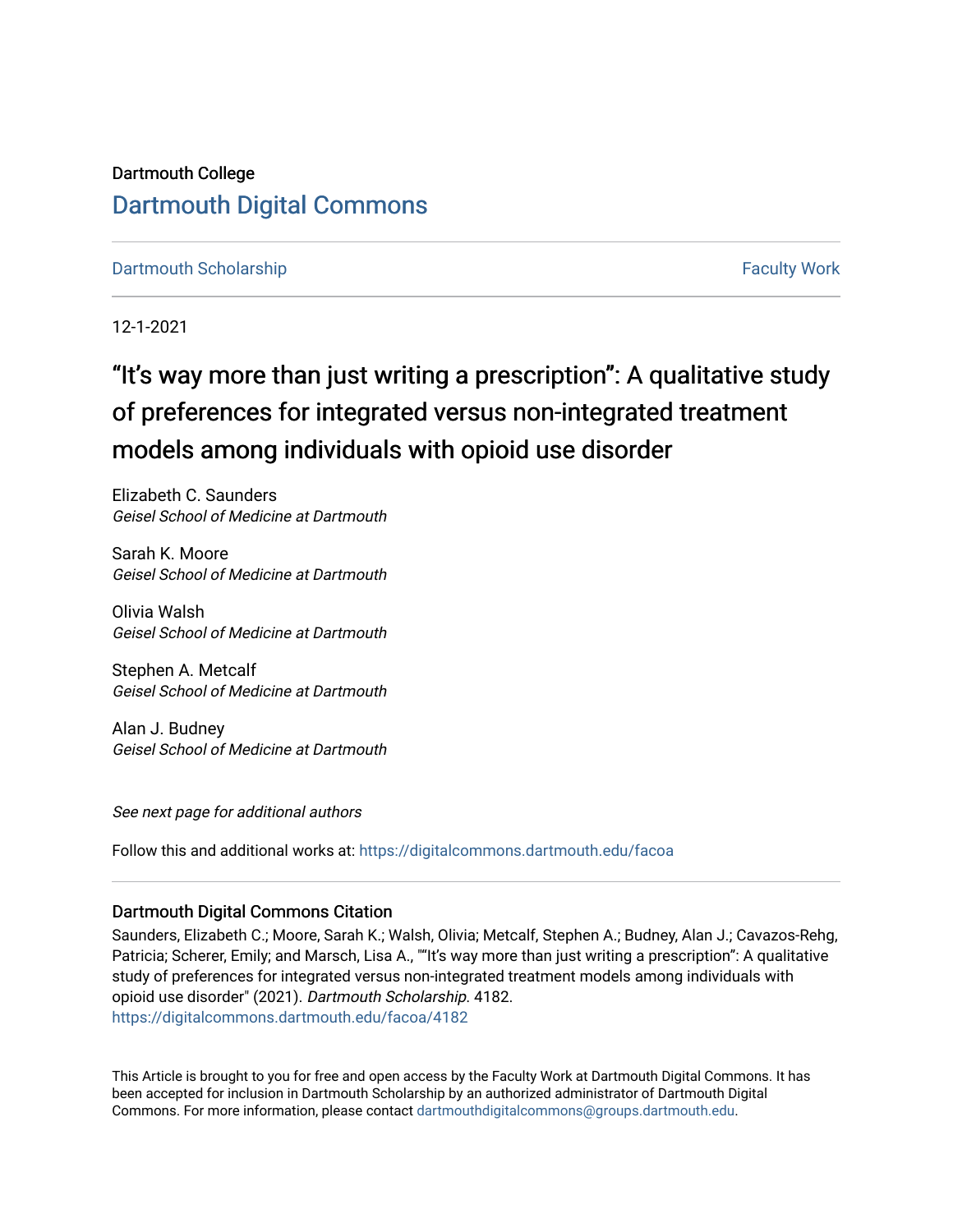## Authors

Elizabeth C. Saunders, Sarah K. Moore, Olivia Walsh, Stephen A. Metcalf, Alan J. Budney, Patricia Cavazos-Rehg, Emily Scherer, and Lisa A. Marsch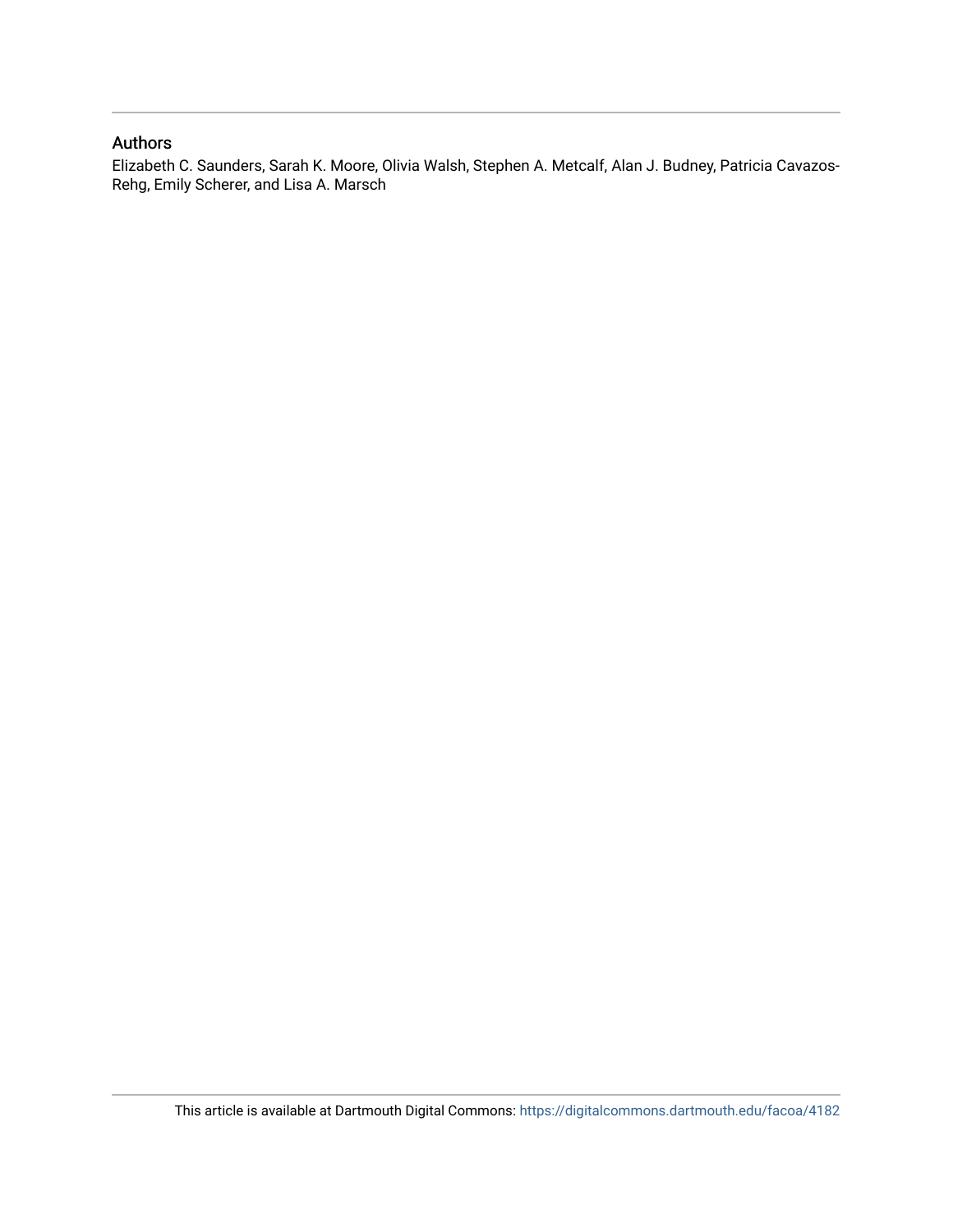## **RESEARCH**

## **Open Access**



# "It's way more than just writing a prescription": A qualitative study of preferences for integrated versus non-integrated treatment models among individuals with opioid use disorder

Elizabeth C. Saunders<sup>1\*</sup><sup>®</sup>[,](http://orcid.org/0000-0002-2728-0001) Sarah K. Moore<sup>1</sup>, Olivia Walsh<sup>1</sup>, Stephen A. Metcalf<sup>1</sup>, Alan J. Budney<sup>1</sup>, Patricia Cavazos-Rehg<sup>2</sup>, Emily Scherer<sup>1</sup> and Lisa A. Marsch<sup>1</sup>

## **Abstract**

**Background:** Increasingly, treatment for opioid use disorder (OUD) is offered in integrated treatment models addressing both substance use and other health conditions within the same system. This often includes ofering medications for OUD in general medical settings. It remains uncertain whether integrated OUD treatment models are preferred to non-integrated models, where treatment is provided within a distinct treatment system. This study aimed to explore preferences for integrated versus non-integrated treatment models among people with OUD and examine what factors may infuence preferences.

**Methods:** This qualitative study recruited participants (n=40) through Craigslist advertisements and flyers posted in treatment programs across the United States. Participants were 18 years of age or older and scored a two or higher on the heroin or opioid pain reliever sections of the Tobacco, Alcohol, Prescription Medications, and Other Substances (TAPS) Tool. Each participant completed a demographic survey and a telephone interview. The interviews were coded and content analyzed.

**Results:** While some participants preferred receiving OUD treatment from an integrated model in a general medical setting, the majority preferred non-integrated models. Some participants preferred integrated models in theory but expressed concerns about stigma and a lack of psychosocial services. Tradeoffs between integrated and non-integrated models were centered around patient values (desire for anonymity and personalization, fear of consequences), the characteristics of the provider and setting (convenience, perceived treatment efectiveness, access to services), and the patient-provider relationship (disclosure, trust, comfort, stigma).

**Conclusions:** Among this sample of primarily White adults, preferences for non-integrated versus integrated OUD treatment were mixed. Perceived benefts of integrated models included convenience, potential for treatment per‑ sonalization, and opportunity to extend established relationships with medical providers. Recommendations to make

Full list of author information is available at the end of the article



© The Author(s) 2021. This article is licensed under a Creative Commons Attribution 4.0 International License, which permits use, sharing, adaptation, distribution and reproduction in any medium or format, as long as you give appropriate credit to the original author(s) and the source, provide a link to the Creative Commons licence, and indicate if changes were made. The images or other third party material in this article are included in the article's Creative Commons licence, unless indicated otherwise in a credit line to the material. If material is not included in the article's Creative Commons licence and your intended use is not permitted by statutory regulation or exceeds the permitted use, you will need to obtain permission directly from the copyright holder. To view a copy of this licence, visit http://crea[tivecommons.org/licenses/by/4.0/.](http://creativecommons.org/licenses/by/4.0/) The Creative Commons Public Domain Dedication waiver (http://creativecommons.org/publicdo[main/zero/1.0/\)](http://creativecommons.org/publicdomain/zero/1.0/) applies to the data made available in this article, unless otherwise stated in a credit line to the data.

<sup>\*</sup>Correspondence: elizabeth.c.saunders@dartmouth.edu

<sup>&</sup>lt;sup>1</sup> Center for Technology and Behavioral Health, Geisel School of Medicine At Dartmouth College, 46 Centerra Parkway, Suite 301, Lebanon, NH 03766, USA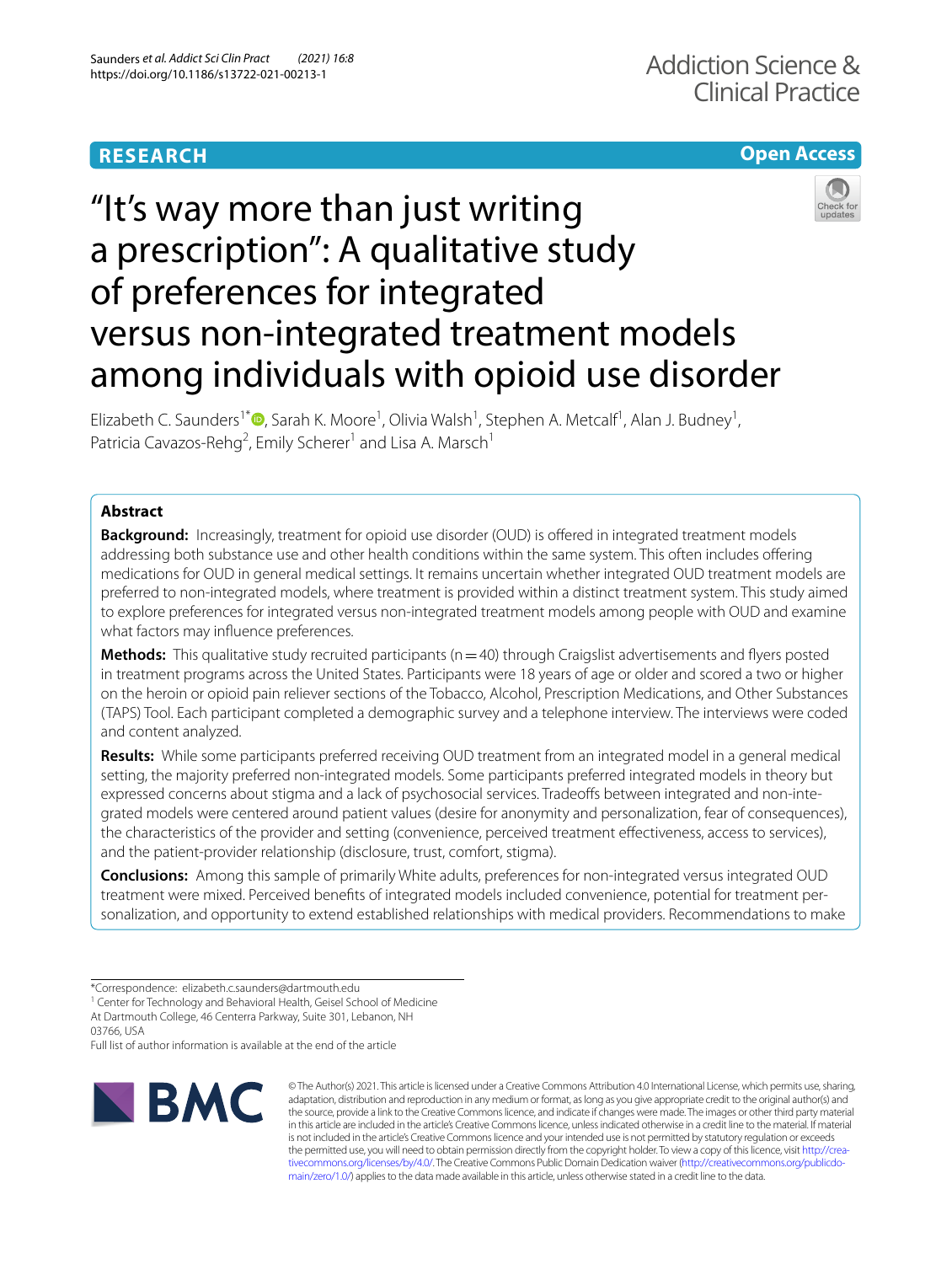integrated treatment more patient-centered include facilitating access to psychosocial services, educating patients on privacy, individualizing treatment, and prioritizing the patient-provider relationship. This sample included very few minorities and thus findings may not be fully generalizable to the larger population of persons with OUD. Nonetheless, results suggest a need for expansion of both OUD treatment in specialty and general medical settings to ensure access to preferred treatment for all.

**Keywords:** Patient preference, Opioid use disorder, Treatment model, Integrated treatment

## **Background**

#### **Trends in opioid use disorder (OUD) treatment**

With rising rates of opioid overdose deaths in the United States (US; [\[1](#page-15-0)]), more Americans are seeking treatment for opioid use disorder (OUD; [\[2](#page-15-1), [3\]](#page-15-2)). Despite an increase in admissions for OUD treatment in the US [\[3](#page-15-2)], there has been little expansion of specialty substance use treatment [[4,](#page-15-3) [5\]](#page-15-4). Consequently, less than ten percent of American adults with an OUD received past-year treatment within a specialty substance use treatment program  $[6]$  $[6]$ . Though medications for opioid use disorder (MOUD), including methadone, buprenorphine, and naltrexone, are widely recognized as efective treatments for OUD [[7–](#page-15-6)[9](#page-15-7)], few patients receive these [\[10\]](#page-15-8). In 2017, only 38% of substance use treatment facilities nationwide ofered MOUD [\[11](#page-15-9)]. As a result, more individuals are seeking treatment for substance use in non-specialty settings, including general medical settings [[12,](#page-15-10) [13](#page-15-11)]. Providing treatment in nonspecialty settings is critical to increase access to efective treatment, like MOUD, and refects an important shift in the models of care for OUD and other substance use disorders in the US.

## **Integrated versus non‑integrated treatment models**

Historically, care for behavioral and physical health conditions was offered in separate treatment systems  $[14-$ [17\]](#page-15-13). However, recent legislation supported the expansion and integration of OUD and behavioral health treatment into general medical settings [\[14](#page-15-12), [18](#page-15-14)[–21\]](#page-15-15). Integrated treatment models systematically address both behavioral and physical health conditions within the same treatment system or program [[22](#page-15-16)]. A range of integrated models for treating OUD have been implemented, often co-locating OUD treatment into primary care settings  $[23-26]$  $[23-26]$  $[23-26]$ . These models vary based on their level of primary care and behavioral health collaboration and the services ofered [[23,](#page-15-17) [25,](#page-15-19) [27](#page-15-20), [28](#page-15-21)]. While some integrated programs offer MOUD only and refer patients for additional psychosocial services, others also provide psychosocial treatment services [[24](#page-15-22), [26,](#page-15-18) [29](#page-15-23)]. Evidence suggests that integrated treatment models within primary care are cost-efective, reduce treatment attrition, and may improve both healthrelated quality of life and satisfaction with treatment for patients with OUD [[25,](#page-15-19) [28,](#page-15-21) [30–](#page-15-24)[33\]](#page-15-25). Other settings, including pharmacies [[34](#page-15-26), [35](#page-15-27)], obstetrics and gynecology practices [[36–](#page-15-28)[38\]](#page-15-29), and emergency departments [[39](#page-15-30)] have also started to integrate MOUD and other OUD treatments.

### **Patient preference for OUD treatment models**

Although emerging evidence suggests that integrated treatment models are efective and associated with higher retention rates than non-integrated models of OUD treatment [\[28](#page-15-21), [40](#page-15-31)], less is known about whether patients prefer integrated or non-integrated models. According to the Bastemeijer et al. taxonomy of patient values, patient preference is infuenced by three primary considerations: 1) the patient's values, including their desire for uniqueness and autonomy; 2) the characteristics of the provider valued by the patient, including their professionalism, responsiveness, and compassion; and 3) the patientprovider relationship, including their partnership and empowerment [\[41\]](#page-15-32). Consideration of patient preference is critical in the context of treating conditions that may necessitate long-term treatment, like OUD [[42](#page-15-33)[–44](#page-16-0)].

Few studies have examined patient preference for substance use disorder (SUD) treatment models [[25\]](#page-15-19). A sample of patients at fve clinics ofering integrated primary care and behavioral healthcare indicated a moderate preference for integrated care on one survey item [[45\]](#page-16-1). In another survey study, individuals on a web-based research panel were presented with vignettes describing either integrated or non-integrated treatment for behavioral health conditions. Among a subgroup of participants who screened positive for a SUD, 25% were willing to enter treatment when presented with the vignette describing usual, non-integrated care, while 37% were willing to enter integrated treatment  $[46]$ . These findings suggested substantial individual diferences in preferences for treatment model that should be explored.

Several studies have assessed patient preference for integrated substance use and human immunodefciency virus (HIV) treatment [[47–](#page-16-3)[50\]](#page-16-4). Overall, surveyed individuals generally expressed positive views regarding integrated versus non-integrated HIV and substance use treatment [\[47](#page-16-3)[–50\]](#page-16-4). Patients appreciated the convenience of having a single team of providers [[47](#page-16-3), [48,](#page-16-5) [50\]](#page-16-4) and felt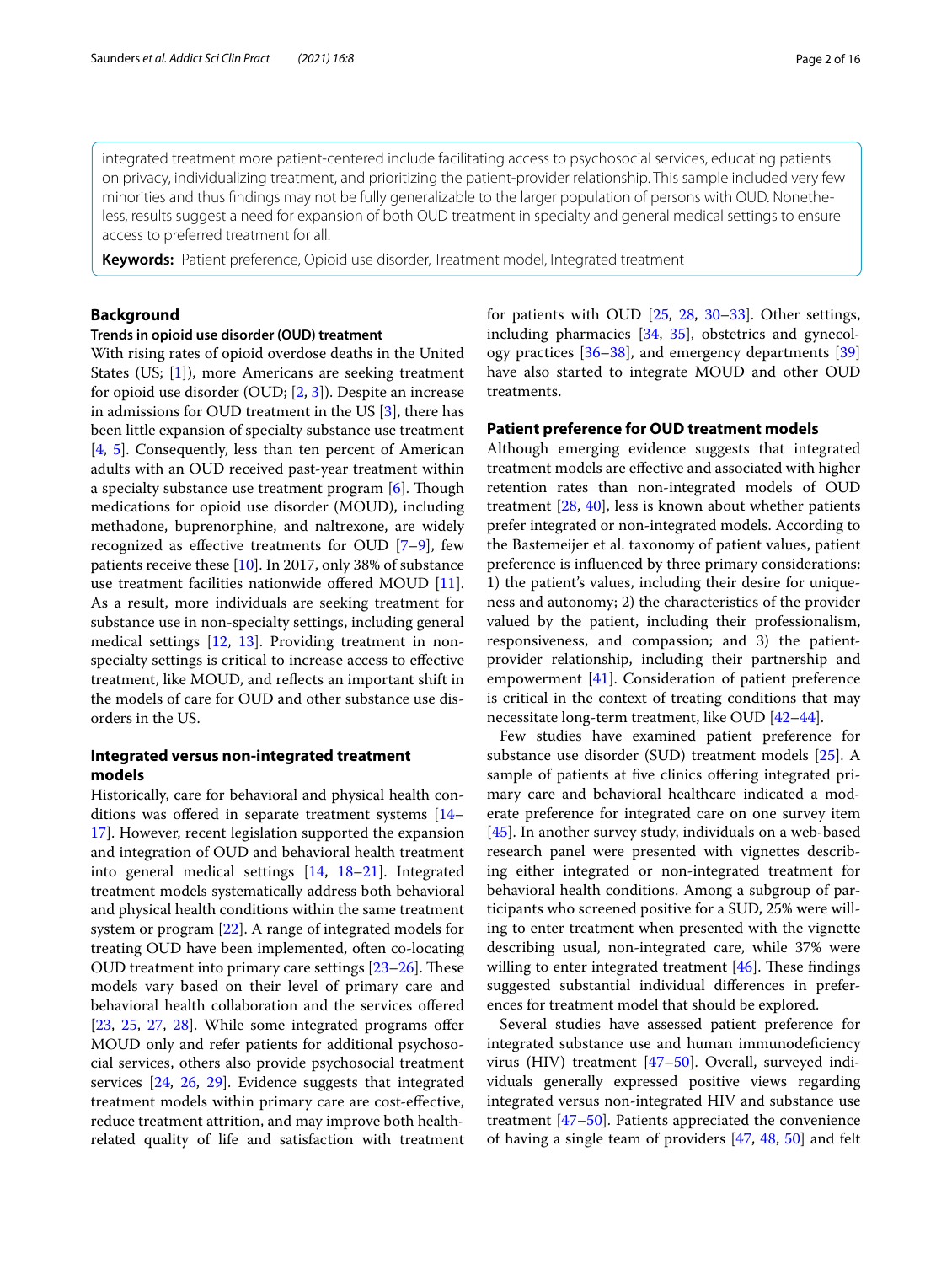their integrated care was comprehensive and highly personalized [[48,](#page-16-5) [50](#page-16-4)]. Despite this, some patients preferred receiving substance use treatment from providers in specialty clinics not associated with their HIV care [\[48](#page-16-5), [50](#page-16-4)] because of concerns that HIV providers may lack training and knowledge about treating substance use [[48\]](#page-16-5) and because of the additional structure ofered in specialty substance use treatment programs [[48](#page-16-5), [50\]](#page-16-4).

Few studies have assessed preferences for integrated OUD treatment located in settings other than HIV clinics, such as primary care, emergency departments, or pharmacies. In a cross-sectional study of people who used opioids at a syringe services program,  $62\%$  (n=49) were willing to initiate buprenorphine treatment in a specialty substance use treatment program while 59%  $(n=47)$  were willing to initiate in a primary care clinic [[51\]](#page-16-6). Two qualitative studies found that patients receiving buprenorphine in primary care settings generally reported being satisfied with their care  $[52, 53]$  $[52, 53]$  $[52, 53]$  $[52, 53]$ . These patients appreciated the convenience of being treated for both physical health and substance use concerns in one setting and felt that the primary care providers and staf were courteous and respectful [\[52\]](#page-16-7). While these studies examined satisfaction and willingness to initiate care among patients with OUD, it remains uncertain whether people with OUD prefer integrated versus non-integrated treatment models and what factors may infuence preferences and perceptions for these treatment models.

#### **Aims and objectives**

The goals of the present study were to examine preferences for integrated versus non-integrated treatment models among adults with OUD and to explore the factors infuencing these preferences. Qualitative interviews were conducted to provide an in-depth understanding of factors shaping preferences for treatment models, as well as participant preference for diferent MOUD formu-lations [[54](#page-16-9)]. This article focuses on the results from the analysis exploring preferences for OUD treatment models, which the authors planned to use to refne a survey instrument to examine preferences for OUD treatment in a subsequent study.

#### **Methods**

#### **Design**

Qualitative interviews were conducted by telephone with adults reporting non-medical use of opioid pain relievers, heroin, and/or fentanyl. The semi-structured interview guide (Additional fle [1](#page-14-0)) was developed with input from experts in qualitative methodology and OUD treatment, after completing a literature review of studies examining OUD treatment preferences. This interview guide was not pilot tested but was iteratively revised after conducting the frst two interviews based on participants' understanding of the prompts. Interviews focused on participants' opioid use, experiences with treatment for OUD, and preferences for MOUD formulation and integrated treatment models. Though findings were organized by the domains from the Bastemeijer et al. taxonomy of patient values [[41\]](#page-15-32), participants were frst asked more open-ended and exploratory questions about their thoughts and preferences surrounding treatment models. If participants were not forthcoming with their thoughts, the interviewer followed up with questions regarding the participants' prior experiences with general medical providers and level of comfort discussing substance use with general medical providers. Each participant also completed a brief survey created for this study, which collected data on participant demographics, opioid use, and history of receiving OUD treatment. No repeat interviews were conducted. The Dartmouth College Committee for the Protection of Human Subjects approved all study materials and methods.

#### **Participants and setting**

Forty participants completed interviews in February and March of 2018. Thirty were recruited through Craiglist, and ten were recruited through fyers posted in substance use treatment programs. Individuals under 18 years of age were excluded. Other inclusion criteria included English-language profciency, current US residence, and a score of two or higher on the heroin and/or opioid pain reliever sections of the Tobacco, Alcohol, Prescription Medications, and Other Substances (TAPS) Tool [[55,](#page-16-10) [56](#page-16-11)], suggesting a past-year OUD diagnosis. Once determined eligible, no participants refused to participate or dropped out.

Participants were purposively recruited to ensure diversity in geographic location and MOUD experience. Because MOUD experience may infuence OUD treatment model preference, the researchers purposively recruited individuals with and without MOUD experience through advertisements posted in the "Help Wanted-Gig" section of Craigslist, an online classifieds website. These advertisements were posted in nine regions of the US, including urban and rural regions in the Northeast, Southeast, Midwest, Northwest, and Southwest known to have high rates of opioid overdose [[57\]](#page-16-12). Flyers were also posted in six specialty substance use treatment programs afliated with the National Drug Abuse Treatment Clinical Trials Network in the states of New York, Texas, Washington, Oregon, and Ohio to recruit individuals receiving MOUD treatment. These programs were all specialty substance use treatment programs. The flyers and advertisements were posted in English. We planned to recruit up to 40 participants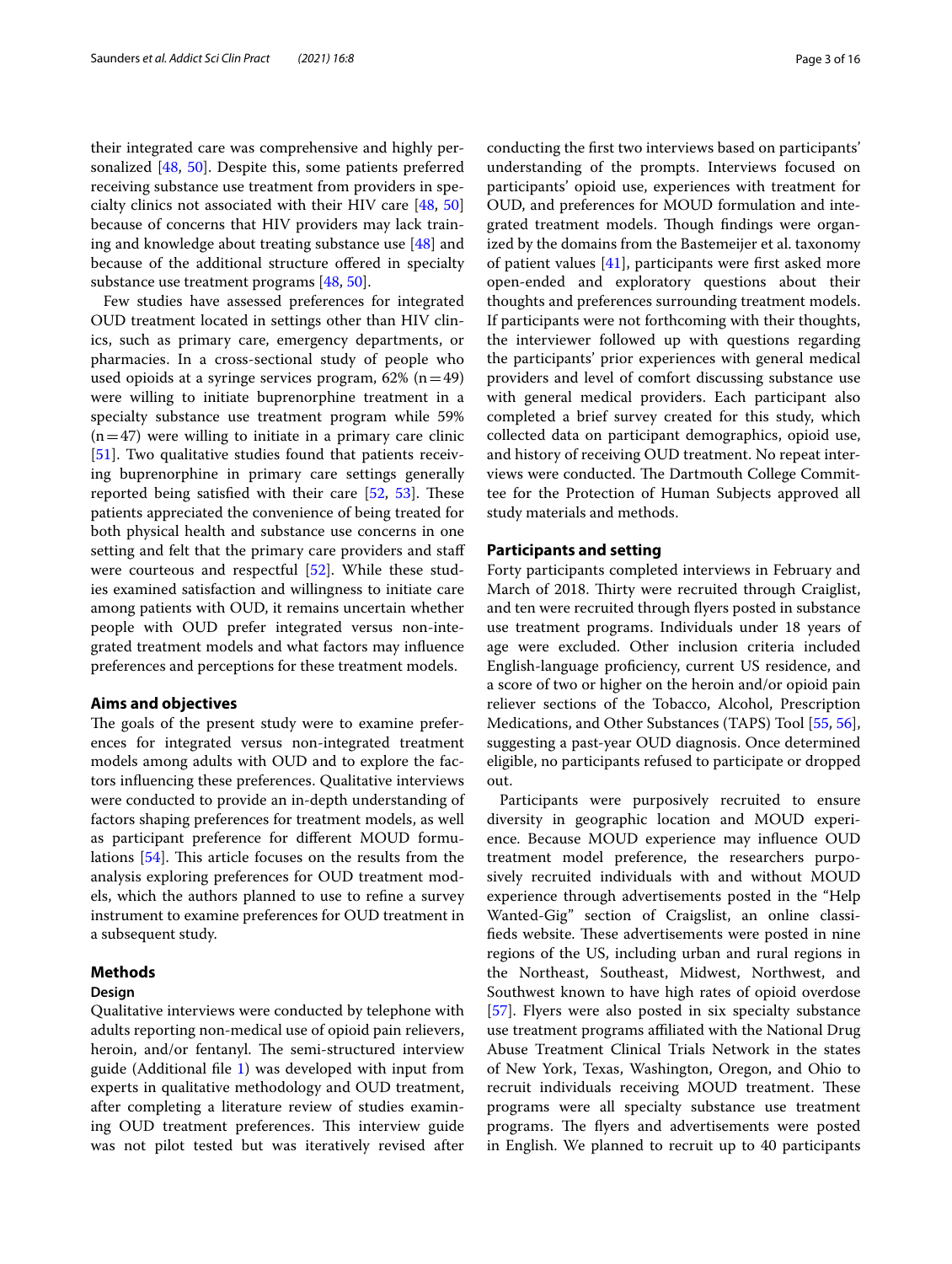and continue interviews until thematic saturation was reached with the added proviso that saturation was not understood as an event but an incremental assessment of the substantiation of themes [[58\]](#page-16-13).

## **Procedures**

Participants contacted the research team by phone or email to schedule an interview. All interviews were conducted by the frst author (ECS), a female health policy and clinical practice doctoral candidate. This interviewer had received doctoral-level training on qualitative interviewing and also had experience conducting interviews about opioid and other substance use in several previous studies  $[59-61]$  $[59-61]$ . The interviewer had no relationships with any participants prior to their involvement in the study. When participants were introduced to the study, the researcher introduced herself as part of a research team studying treatment for OUD. She explained this study was part of her doctoral research and informed participants that the primary purpose was to learn about participants' experiences and preferences for diferent treatment for OUD. The interviewer explained that there were no right answers to any of the study questions and told participants that the research team hoped to learn from their experiences and opinions.

After describing the study, the interviewer read aloud the study information sheet and answered questions about the study. Once participants provided oral consent, they were screened to determine eligibility. Because the study recruited individuals from across the US, all interviews were conducted by telephone. Usually participants were alone while completing the interviews, though in several interviews the interviewer became aware of the presence of other household members. Participants completed the brief demographic survey, followed by the semi-structured interview. To facilitate the interview, participants who were willing to share their email address were sent a Treatment Model Comparison Chart (Additional fle [2\)](#page-14-1) created for the study, which described integrated versus non-integrated treatment models. If participants did not wish to share an email address, the interviewer read aloud the information contained in this chart.

Interviews were audio recorded. Recordings were uploaded to a secure electronic folder hosted by Dartmouth College and were only identifed with the study identification number. The interviewer also wrote brief feld notes on a spreadsheet after each interview to facilitate recall of contextual variables during analysis and interpretation. Though phone numbers and a pseudonym were also collected for each participant to facilitate scheduling, these were deleted once all interviews were complete. As compensation for their time, participants were sent a \$40 gift card by email, postal mail, or text message.

## **Analysis**

All interviews were transcribed verbatim. Half of the interviews were transcribed by a third-party transcription service, and the other half were transcribed by members of the research team using Express Scribe transcription software [[62\]](#page-16-16). Each transcript was reviewed by at least one member of the research team. Transcriptions were not returned to participants for comment or corrections. After transcription, any potentially identifying information, such as person or street names, was removed from every transcript. Transcripts were then analyzed using a directed content analytic approach [\[63](#page-16-17)[–65\]](#page-16-18). A preliminary code list was developed deductively based on the topics and domains covered in the study interview guide. Initial coding categories were determined based on the interview guide, which was created using the existing literature about patient preference for OUD treatment. Once the preliminary code list was developed by one analyst (ECS), transcripts were uploaded to Atlas.ti [\[66](#page-16-19)] for analysis. First-cycle coding was completed by two analysts (ECS, SKM), who initially coded two transcripts collaboratively. After reviewing each transcript, all text was coded using the predetermined codes. Text that did not fit into the pre-determined codelist was marked. The analysts discussed these marked sections and emerging coding categories weekly. New codes were then inductively generated, and the code list was revised. The analysts then collectively analyzed two additional transcripts, until reaching consensus that no new categories were conceptualized. At this point, the analysts independently coded the remaining 36 transcripts, meeting weekly to discuss coding and resolving through discussion.

The subtheme analysis was conducted by four analysts (ECS, SKM, OW, SAM). Coded text segments were exported to Microsoft Word. For every code, two analysts reviewed the coded passages line by line. Text segments were grouped based on emerging themes and subthemes. The analysis team met regularly to discuss and compare fndings. Text segments stating preference for integrated versus non-integrated treatment were counted quantitatively by two analysts working independently who met and compared findings weekly (ECS, OW). Throughout the analysis, discrepancies were resolved through discussion. The Bastemeijer et al. taxonomy  $[41]$  $[41]$  was used as a heuristic device to conceptualize the fndings from this analysis by examining advantages and disadvantages of integrated versus non-integrated treatment models. This taxonomy includes three primary considerations that infuence patient preference: patient values, characteristics of the provider, and the patient-provider relationship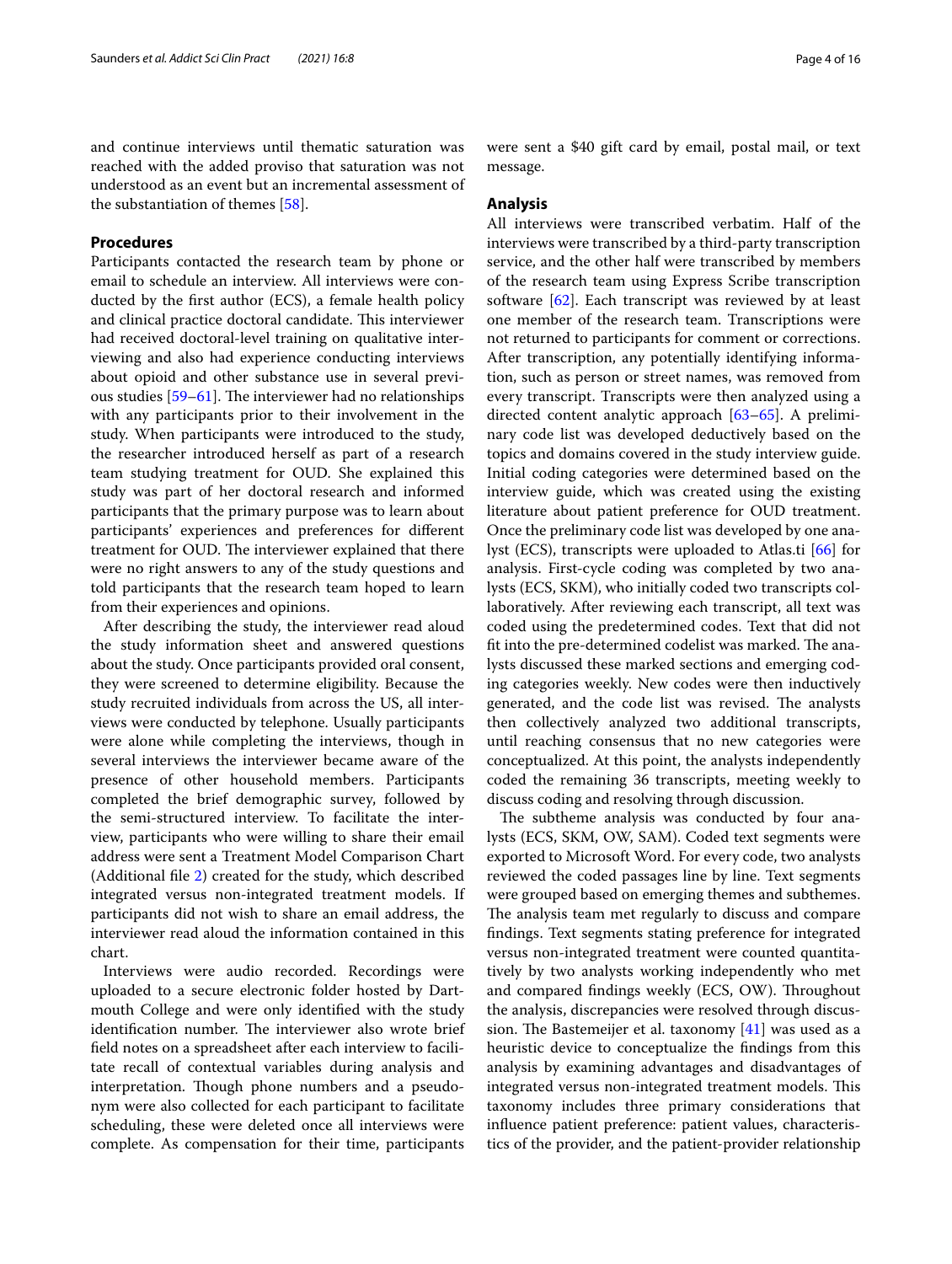[[41\]](#page-15-32). In addition to provider characteristics, characteristics of the treatment setting emerged as an additional important theme for participants. The Bastemeijer et al. taxonomy was thus modifed to include this theme after completion of the subtheme analysis. Participants did not provide feedback on the fndings.

#### **Results**

## **Participant characteristics**

Participants' average age was 36.5 (standard deviation  $[SD]=10.9$ ) years. Forty percent of participants (n=16) were female, while  $60.0\%$  ( $n=24$ ) were male. The majority of participants were White  $(n=36; 90.0\%)$ , with only four Black or African American participants  $(n=4;$ 10.0%). Eighty percent of participants were not Hispanic or Latino  $(n=32)$ . Based on the National Center for Health Statistics Classifcation [[67\]](#page-16-20), 18 participants (45.0%) resided in large metropolitan regions, 13 (32.5%) in medium metropolitan regions, and 8 (20.0%) in micropolitan or non-core regions of the US. Participants' average TAPS total score was  $4.8$  (SD = 1.6) points (range: 2–6 points). While all participants reported use of nonprescribed opioid pain relievers, 27 (67.5%) also reported use of heroin and/or non-prescript8ion fentanyl. The majority of participants  $(n=36; 90.0%)$  had received some form of treatment for their OUD during their lifetime, and over half had been prescribed MOUD ( $n=24$ ; 60.0%). Among the 36 participants who had received treatment, ten (27.8%) reported receiving treatment from an integrated treatment program. Of the ten participants currently prescribed MOUD, two participants were currently receiving MOUD from an integrated treatment program. Additional details about participants' demographic and opioid use characteristics are available in Table [1](#page-6-0).

## **Preferences for integrated versus non‑integrated treatment models**

The qualitative section of the interviews was 45 to 60 min in length. When asked about their preference for receiving integrated versus non-integrated care, nine participants preferred integrated models, sixteen preferred non-integrated models, and six were more uncertain. The six uncertain participants preferred the idea of integrating OUD and general medical care in theory but had concerns that the reality of integrated care may be stigmatizing or not provide necessary support or services. One participant explained, "I think [integrated care models] would save people who are sufering with an addiction a lot of stress, if there wasn't such a stigma, if your primary care doctor didn't look at you like a scumbag for having a substance abuse issue" (Identifcation Number: 101, Gender: Male, Age: 31 years). These tradeoffs were

### <span id="page-6-0"></span>**Table 1 Participant demographics, opioid use characteristics, and treatment experiences**

|                                          | <b>Participants</b><br>(n = 40) |
|------------------------------------------|---------------------------------|
| Demographic characteristics              |                                 |
| Age m (sd)                               | 36.5 (10.9) years               |
| Gender n(%)                              |                                 |
| Male                                     | 24 (60.0%)                      |
| Female                                   | 16 (40.0%)                      |
| Non-binary                               | $0(0.0\%)$                      |
| Race $n\%$                               |                                 |
| White                                    | 36 (90.0%)                      |
| African American/Black                   | 4 (10.0%)                       |
| Ethnicity n(%)                           |                                 |
| Hispanic or Latino                       | 8 (20.0%)                       |
| Not Hispanic or Latino                   | 32 (80.0%)                      |
| Regions of residence n(%)                |                                 |
| Midwest                                  | 5 (12.5%)                       |
| Northeast                                | 10 (25.0%)                      |
| Northwest                                | 5 (12.5%)                       |
| Southeast                                | 11 (27.5%)                      |
| Southwest                                | 9(22.5%)                        |
| Highest level of education n(%)          |                                 |
| Less than high school                    | 4 (10.0%)                       |
| High school degree/GED                   | 12 (30.0%)                      |
| Some college                             | 11 (27.5%)                      |
| Associate's degree                       | 4 (10.0%)                       |
| Bachelor's degree                        | 7 (17.5%)                       |
| Master's degree                          | 1(2.5%)                         |
| Trade school                             | 1(2.5%)                         |
| Opioid use and treatment characteristics |                                 |
| Recency of opioid use n(%)               |                                 |
| Past week                                | 10 (25.0%)                      |
| Past month                               | 6 (15.0%)                       |
| Past 6 months                            | 9(22.5%)                        |
| More than 6 months                       | 15 (37.5%)                      |
| Treatment experiences n(%)               |                                 |
| Current/past OUD treatment experience    | 36 (90.0%)                      |
| Current/past MOUD prescription           | 24 (60.0%)                      |

reflected in participants' discussion of perceived advantages and disadvantages of integrated treatment models (Table [2\)](#page-7-0).

## **Perceived advantages and disadvantages of integrated treatment models: Patient values**

#### *Patient values: Advantages of integrated treatment models*

The opportunity for treatment personalization was valued as an advantage of integrated treatment. Some participants described encountering a "one-size-fts-all"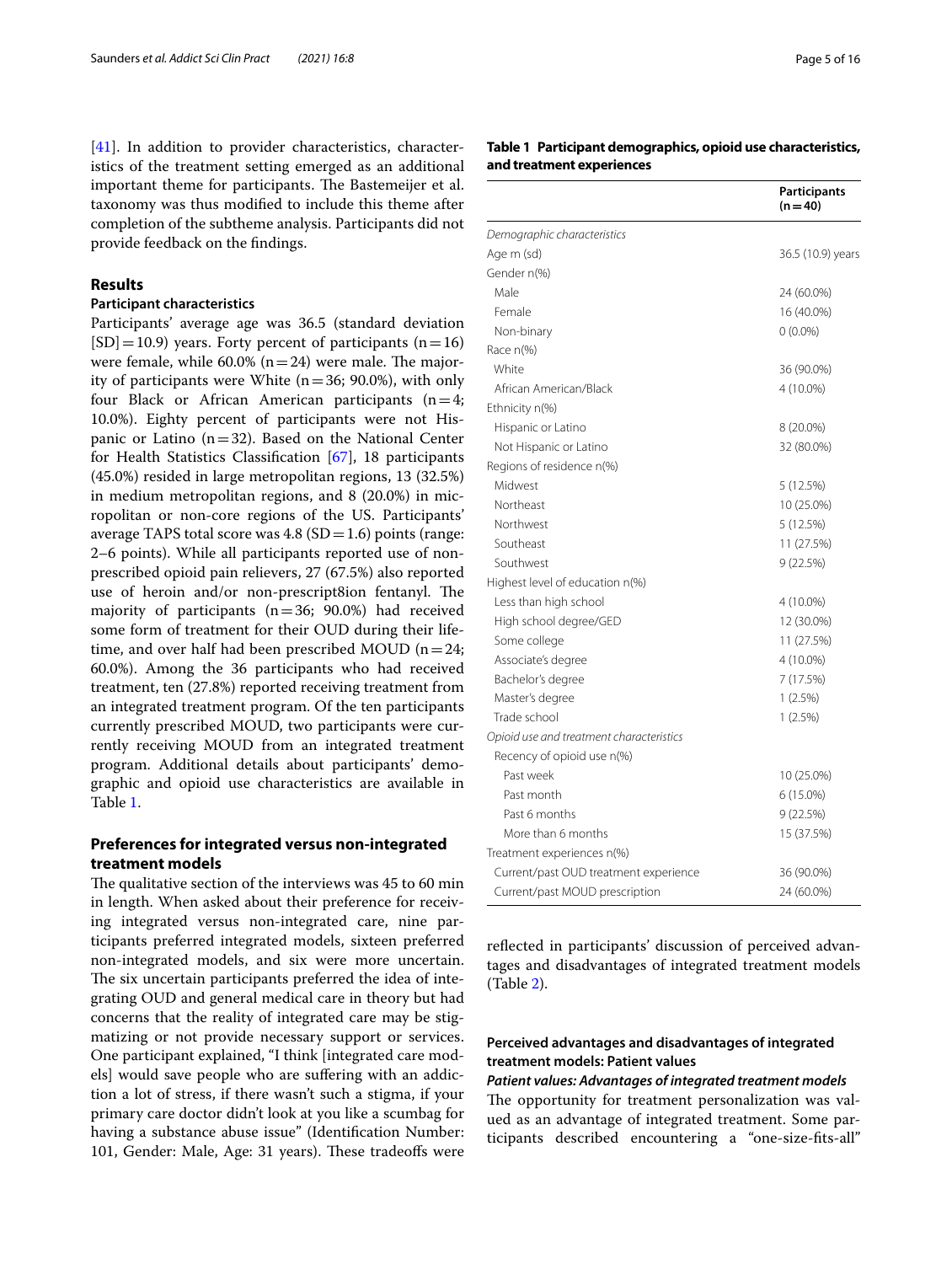<span id="page-7-0"></span>

| the Bastemeijer et al. (2017) taxonomy      | integrated treatment models:<br>advantages and disadvantages                                                                                                                                                                                                                                                           | using<br>organized<br>quotes<br>representative<br>and<br>Emergent themes                                                                                                                                                                                                                                                                |
|---------------------------------------------|------------------------------------------------------------------------------------------------------------------------------------------------------------------------------------------------------------------------------------------------------------------------------------------------------------------------|-----------------------------------------------------------------------------------------------------------------------------------------------------------------------------------------------------------------------------------------------------------------------------------------------------------------------------------------|
|                                             | Factors influencing preferences for:                                                                                                                                                                                                                                                                                   |                                                                                                                                                                                                                                                                                                                                         |
| Theme                                       | Integrated models                                                                                                                                                                                                                                                                                                      | Non-integrated models                                                                                                                                                                                                                                                                                                                   |
| Patient values                              |                                                                                                                                                                                                                                                                                                                        |                                                                                                                                                                                                                                                                                                                                         |
| Privacy and confidentiality                 | posed to say anything, but it kinda becomes a public record. I mean, word<br>"When you go to a treatment program and stuff, it's public. They're not sup-<br>$-140$ , Male, 40 years<br>gets out quick."                                                                                                               | don't share information with anybody else. I just want to focus on getting<br>"I would like to go to a private facility that nobody knew about and they<br>better, as opposed to what else is going on with this information."-135,<br>Male, 30 years                                                                                   |
| Fear of consequences                        |                                                                                                                                                                                                                                                                                                                        | "My struggle with addiction isn't something that I readily share with [general<br>me pills again. And two, especially now that our entire healthcare system<br>medical providers]. One, because I want the doctor to not ever prescribe<br>has moved to electronics, I don't really have any state privacy."<br>$-138$ , Male, 33 years |
| Individualization                           | "The cool part about doing everything with him [general medical provider]<br>would be that it would be really personal."<br>years<br>-105, Female, 31                                                                                                                                                                  |                                                                                                                                                                                                                                                                                                                                         |
| Characteristics of setting and provider     |                                                                                                                                                                                                                                                                                                                        |                                                                                                                                                                                                                                                                                                                                         |
| Ease of access<br>Convenience               | "I mean, he [primary care doctor] is right in the same town that I live in, and<br>it just would have been convenient."<br>-116, Female, 29 years                                                                                                                                                                      | $\overline{\phantom{a}}$                                                                                                                                                                                                                                                                                                                |
| Speed of access                             | "I wouldn't have to wait to get approval to get seen."<br>years<br>$-105$ , Female, 31                                                                                                                                                                                                                                 | "I think you'd have to make a doctor's appointment, and sometimes you have<br>to wait a long time before you can see a doctor. I think that would be a con<br>[of integrated models] because I know when I go to see my doctor, I have<br>to wait a frickin' month before I can see him."<br>-107, Male, 52 years                       |
| Cost                                        | probably help a lot of people because it costs moey to get clean like that<br>[non-integrated treatment models] Like, going to the Suboxone doc-<br>"I think that [integrated treatment] would help a lot of people. It would<br>tor's like hundreds and hundreds of dollars a month."<br>years<br>$-113$ , Female, 38 |                                                                                                                                                                                                                                                                                                                                         |
| Effectiveness at treating OUD               |                                                                                                                                                                                                                                                                                                                        | "I don't know if I would necessarily talk to my primary care doctor [about my<br>OUD] because I don't think it would be beneficial at all."<br>-104, Female, 25 years                                                                                                                                                                   |
| Provider training in treating substance use | I                                                                                                                                                                                                                                                                                                                      | And it's just not a one plus one is two I don't think they [general medical<br>"To get the license to prescribe [buprenorphine], apparently, it's a very, very<br>short course. There's a lot to addiction. I mean, it's a very complex thing.<br>providers] have the amount of education for it."<br>-112, Male, 34 years              |
| Access to services                          |                                                                                                                                                                                                                                                                                                                        |                                                                                                                                                                                                                                                                                                                                         |
| Counseling                                  |                                                                                                                                                                                                                                                                                                                        | "A [general medical provider] can probably do the medical part, but I still<br>think a person still needs that treatment."<br>-131, Female, 36 years                                                                                                                                                                                    |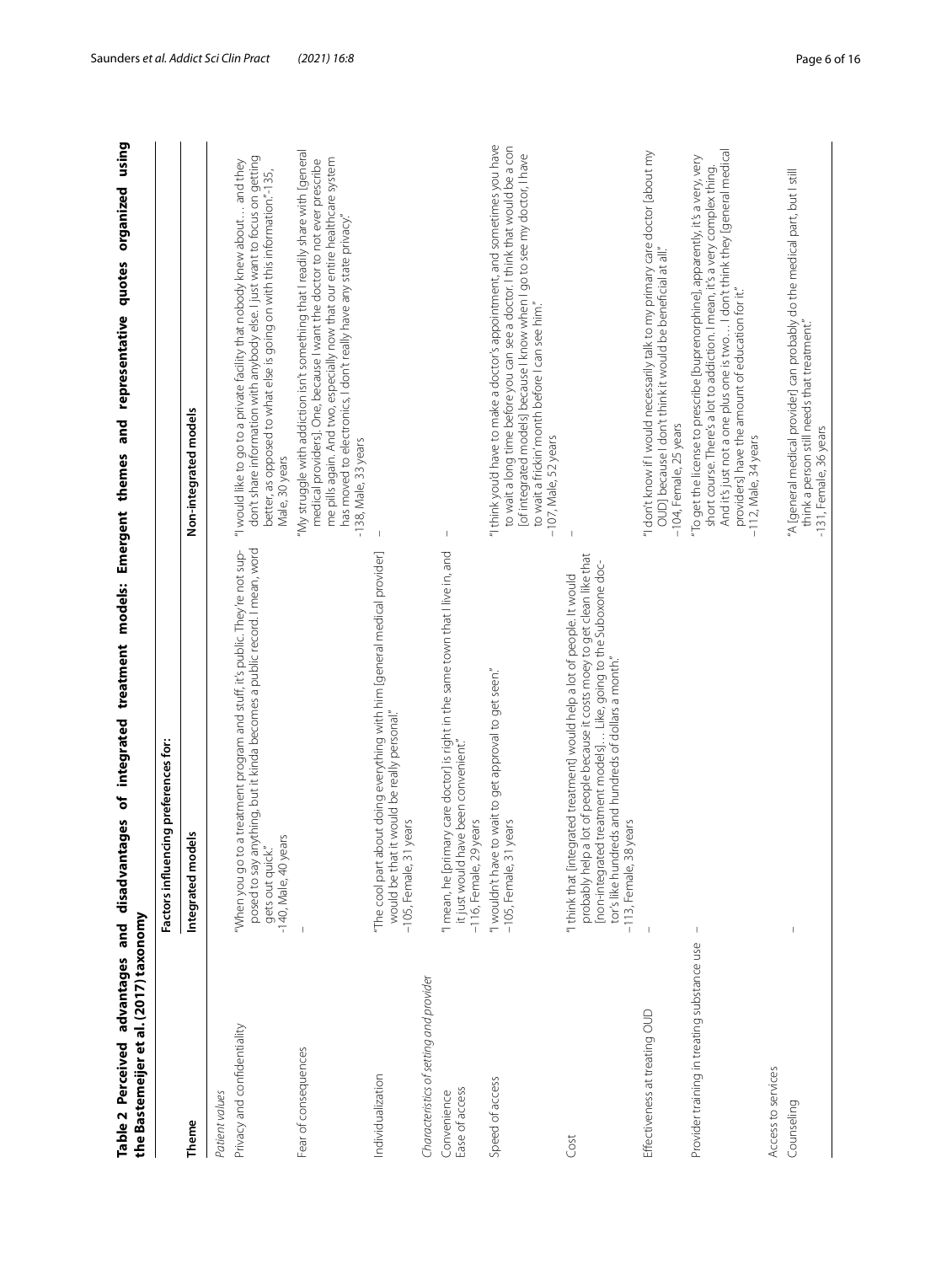| Table 2 (continued)              |                                                                                                                                                                                                                                                                 |                                                                                                                                                                                                                                                                                                                       |
|----------------------------------|-----------------------------------------------------------------------------------------------------------------------------------------------------------------------------------------------------------------------------------------------------------------|-----------------------------------------------------------------------------------------------------------------------------------------------------------------------------------------------------------------------------------------------------------------------------------------------------------------------|
|                                  | Factors influencing preferences for:                                                                                                                                                                                                                            |                                                                                                                                                                                                                                                                                                                       |
| Theme                            | Integrated models                                                                                                                                                                                                                                               | Non-integrated models                                                                                                                                                                                                                                                                                                 |
| Peer support                     | stay clean, but you have to go somewhere every day where there's a thou-<br>"I'd rather do [integrated treatment]. If you're an addict and you're trying to<br>sand other addicts there, that's not good for people."<br>vears<br>$-115$ , Female, 35 $y$       | people to talk to and I could talk to people about what I'm going through, I<br>wouldn't feel as bad because I would hear their stories and stuff."<br>"I would probably go to a treatment program, and maybe if I had some other<br>-120, Female, 25 years                                                           |
| Structure and support            |                                                                                                                                                                                                                                                                 | lack of knowledge or tools to help me, and not having other people there<br>"The negative part about going to [a general medical provider] would be a<br>who can support me. I would fully rely on him for treatment."<br>-105, Female, 31 years                                                                      |
| Patient-provider relationship    |                                                                                                                                                                                                                                                                 |                                                                                                                                                                                                                                                                                                                       |
| Pre-existing relationship        | doctor, that you've met over and over again? That you felt a connection<br>"When it comes to life or death, wouldn't you want somebody, like your<br>-119, Male, 42 years<br>with?"                                                                             | tions about do I use. And I really was like, 'I don't want to tell this man that!'<br>Cause people look at you differently when they have to take care of you<br>"I went to [a general medical provider], and he was asking me some ques-<br>then. It seems like he did after I told him."<br>--131, Female, 36 years |
| Past experiences of disclosure   | 'He [general medical provider] knows all about my history, and that's some-<br>thing that was really important to me in a doctor, to find somebody who l<br>could be honest with, because you know, what good is it if you can't be."<br>-116, Female, 29 years | "She treated me differently once she found out I was an addict. I felt like<br>-115, Female, 35 years<br>everything shifted."                                                                                                                                                                                         |
| Trust                            | medical providers] trusted, and I already know who they<br>are. It's a good way, going with whatever the doctor that you have."<br>—132, Male, 28 years<br>"They're [general                                                                                    | "I don't even trust [general medical providers] anymore. Like after everything<br>I've been through, I don't even trust doctors. I feel like it's all a scam. I feel<br>like they're just out to make money That's it. They don't really want to<br>$-113$ , Female, 38 years<br>help you."                           |
| Comfort discussing substance use | "I feel comfortable talking with him [general medical provider] about every-<br>thing. And the people at the clinic."<br>-110, Female, 32 years                                                                                                                 | "If I was put in a situation where I would have to go talk to my doctor about<br>my drug usage, I definitely would not feel comfortable with that."<br>$-127$ , Male, 33 years                                                                                                                                        |
| Compassion                       | "They [general medical providers] just make you feel like you're a person<br>and not just like a frickin' junk box."<br>-110, Female, 32 years                                                                                                                  | "Most people in the medical field, a lot of them don't show that caring It's<br>-102, Male, 57 years<br>just a cattle call."                                                                                                                                                                                          |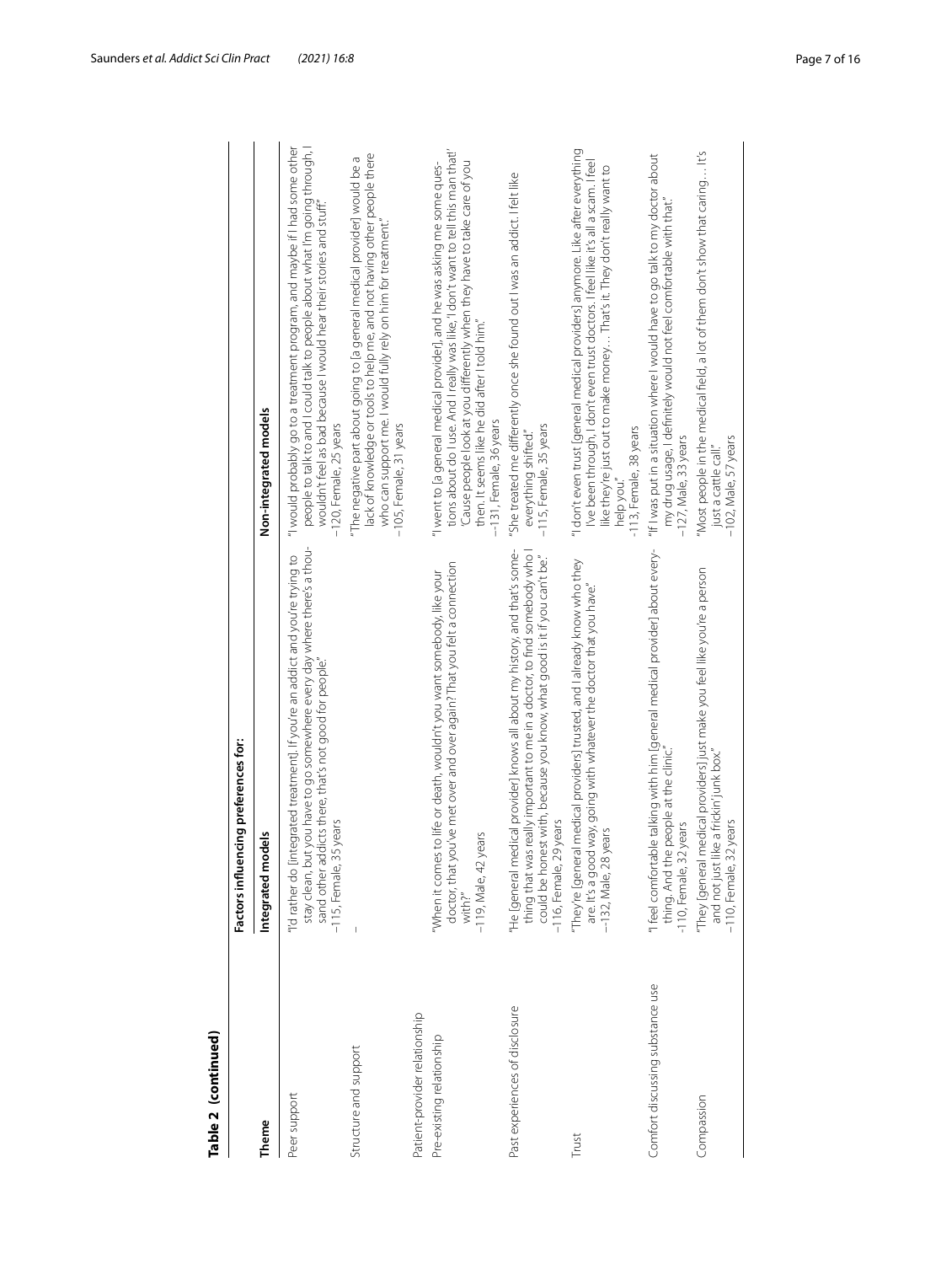(122, Male, 37 years) approach to treating OUD at specialty substance use treatment programs.

*"You go into a place at the rehab, or you go to a place that deals with substance abuse… Like the second you walk in, they automatically label you as*  every other addict in the world... They don't individ*ualize [treatment]. Especially, like with group counseling. They're just like, 'OK, there's 20 people in this* room. So you all should deal with it like this.' That's *not how we work. It doesn't work for everyone" (104, Female, 25 years).*

Several participants believed that integrated models of care may have less rigid treatment plans and valued the opportunity to individualize treatment based on their own desires and needs. A participant described her experience in an integrated treatment setting, explaining, "[My primary care provider] was willing to work with me on a more individual approach… She allowed me, when I was in outpatient, she was like, 'So instead of these four AA meetings that you have to sign for, you can go to two, and then there's also this SMART Recovery'" (139, Female, 24 years).

## *Patient values: disadvantages of integrated treatment models*

A desire for anonymity was expressed by participants and was generally viewed as a disadvantage of integrated treatment for OUD. Participants often felt that receiving treatment integrated into general medical settings was less private and confdential than non-integrated treatment. For some, these concerns centered on the number of providers encountered in general medical settings. "Anonymity is a big thing… When you go see a doctor, a nurse goes through everything frst, before the doctor comes in. So now you got the nurse knowing what you are in here for. When you're a drug addict or an alcoholic, it's kind of a secret. I don't think too many people would go for [integrated treatment]" (107, Male, 52 years). These concerns appeared heightened by dual relationships with general medical providers for a few rural patients. "I live in such a small town. Everybody knows everybody's business. Let me just put it this way: One of the medical attendants is actually my neighbor. So, I know she knows everything that's within my chart" (135, Male, 30 years). Participants also had concerns that their medical records were accessible by too many individuals in general medical settings. "Now that our entire healthcare system has moved to electronics, I don't really have any state privacy. So honestly in the past, I've never felt comfortable sharing these things with a primary care doctor" (138, Male, 33 years). Though participants generally expressed awareness that treatment received at specialty substance use treatment programs was protected by federal regulations, there was uncertainty regarding the rules for protecting OUD treatment information within general medical settings. "As far as therapists go, they have the whole confdentiality oath that they have to go ahead and respect. And I don't know if doctors are the same. I mean, I know they have the Hippocratic Oath, but that's another thing" (127, Male, 33 years). Only one participant thought integrated models may be more private than non-integrated models, explaining that "when you go to a [substance

use] treatment program, it's public. They're not supposed to say anything, but it kinda becomes a public record. I

mean, word gets out quick" (140, Male, 40 years).

Participants also worried about the personal consequences of disclosing their OUD in general medical settings, specifcally expressing concerns about being denied medications (e.g., "they'll push that red button on the computer, and you'll never get an opiate for the rest of your life" [119, Male, 42 years]), losing insurance coverage (e.g., "a lot of insurance companies might use that information adversely to me" [135, Male, 30 years]), or being reported to the legal system (e.g., "that's why a lot of people don't ask for help, because of the legal issues" [106, Female, 29 years]). One participant summarized these concerns, explaining "[Integrated models] would scare people of, because [people] don't want to go ahead and get their medical plan messed up or they probably don't want to be reported… I wouldn't want to be in talking to any authority that's going to be able to afect my life by being honest" (127, Male, 33 years). In multiple cases, participants described experiences in which their medical treatment was altered after disclosure of nonprescribed opioid use, including treatment for migraine, mental health conditions, and chronic pain.

*"A specialty setting is probably better, I would think… I went in to [a general medical setting] to get headache medicine reflled… And they treated me like I was a criminal when I went in there. They asked me to do a drug test, which I wasn't opposed to, I didn't mind, but she also asked me if I abuse my medicine, which it can't be abused… I never got my headache medicine that she still never called in. Had to fght with them for a week, and then I never went back" (114, Female, 27 years).*

## **Perceived advantages and disadvantages of integrated treatment models: characteristics of the provider and setting**

## *Characteristics of the provider and setting: advantages of integrated treatment models*

Unanimously, participants thought that integrated care models were "a lot more convenient" (134, Female,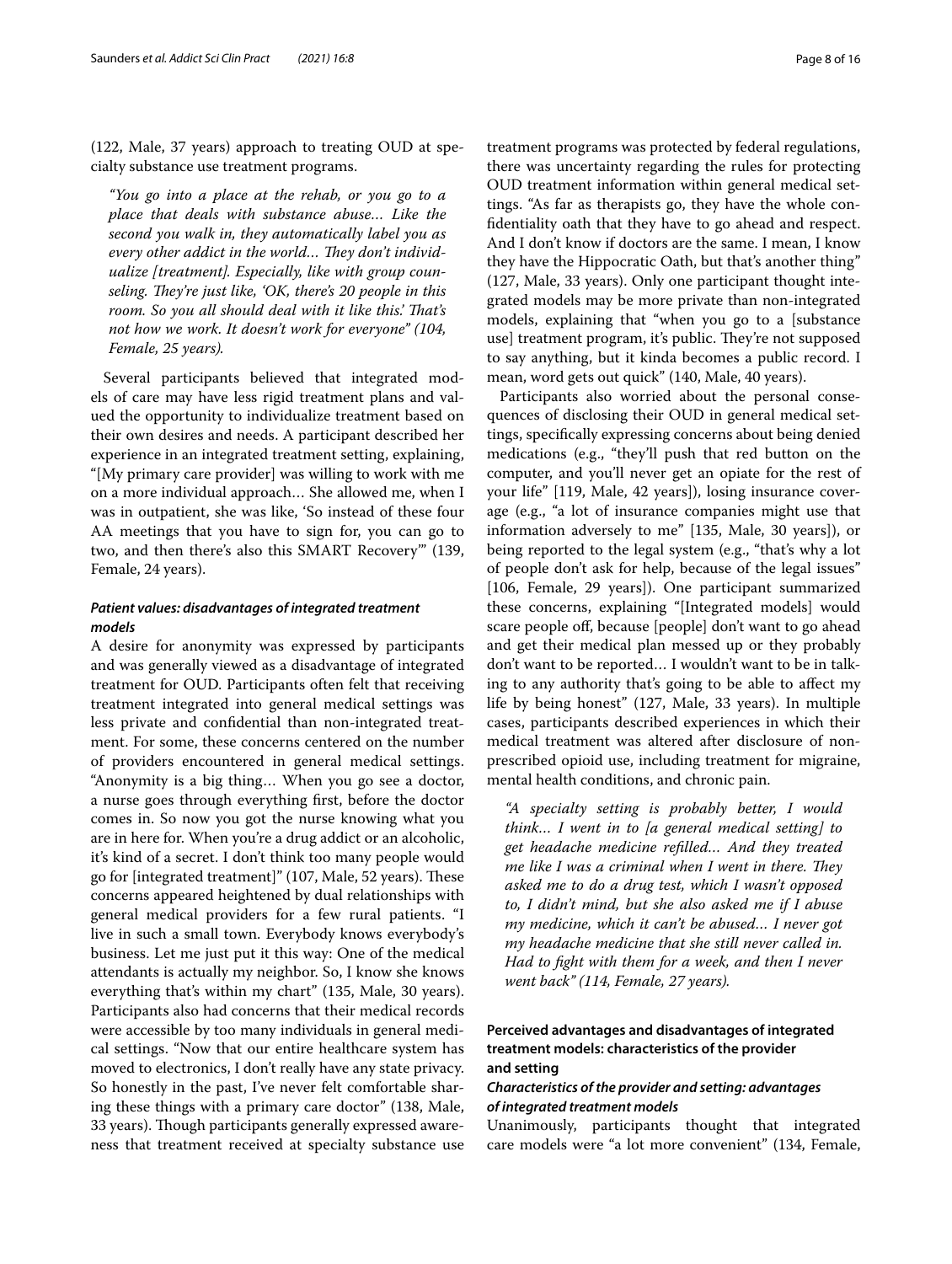53 years) than non-integrated models, as they were often geographically closer, faster to access, and less expensive than specialty substance use treatment programs. Some participants appreciated being able to receive treatment for their substance use in the same setting as they received other health care. Participants described encountering lengthy waiting lists and delays in receiving insurance approval prior to engaging in OUD treatment in non-integrated settings. Participants, therefore, felt that receiving OUD treatment in a general medical setting would expedite this process. "[Integrated treatment] is good so that you have access, but you don't have to wait for help" (106, Female, 29 years). Similarly, several participants thought integrated models might reduce the costs of treatment for patients. "The primary care doctor would have been such a great thing to do instead of having to go to a specialist that charges more money" (113, Female, 38 years). No participants perceived non-integrated models to be more convenient, cheaper, or easier to access.

## *Characteristics of the provider and setting: Disadvantages of integrated treatment models*

Though convenience was a distinct advantage for integrated models, participants reported signifcant doubts regarding the efectiveness of integrated models on treating OUD. More than half of participants expressed uncertainties about general medical providers' abilities to treat opioid use successfully. "I guess if I had to choose… I think I would still want to go to a [non-integrated model] to get help because I feel like it's probably the most efective way to get treatment because they have these programs that are specifcally designed for you and your addiction" (105, Female, 31 years).

A quarter of participants thought that general medical providers are not qualifed to treat OUD because "they're not educated on it" (115, Female, 35 years). Participants believed most general medical providers had little training on substance use or OUD. "I've heard that most doctors don't have much knowledge with addiction. So, I don't feel like they should be prescribing [MOUD] unless they've gone to school for quite a while, and they have a lot of knowledge about how to go about treating addiction. It's way more than just writing a prescription" (137, Female, 45 years). Several participants felt that asking a general medical provider to treat OUD, rather than a psychiatrist, psychologist, or counselor, was "asking to fail" (111, Male, 30 years) and thought general medical providers "don't have any business prescribing [MOUD] because that's not their specialty" (109, Female, 32 years). Many participants therefore expressed a desire to receive treatment from a provider who specialized in treating substance use and had more in-depth training and knowledge about OUD.

*"Tey [a primary care physician] deal with such a wide variety of illnesses that, I don't want to say that they couldn't handle it, but what I have is severe. So that's why I prefer a [specialist]. But, I mean that's what primary care was, they were Google before Google" (111, Male, 30 years).*

A lack of time in general medical settings was identifed as potentially reducing the efectiveness of integrated treatment models. "My primary care doctor has no time to do the Suboxone. It's not fair to him" (124, Male, 65 years).

Others doubted that the context of general medical settings would be conducive to providing efective treatment, perceiving these settings to lack structure and support. Though participants desired the opportunity to individualize their treatment, they emphasized the importance of easy access to psychosocial services, if desired. Concerns, therefore, that integrated models may fall short by not facilitating access to counseling or peer support were common.

*"I personally haven't heard of [general medical providers] prescribing Suboxone in relation with groups or continuing care at all. The ones that you go to, they kind of put that on you, but if there was a silver bullet to fx all this shit, it's not Suboxone by itself provided by a prescriber. Tat's wonderful that they can do that, but there needs to be other support. If they're not providing it, they should facilitate it being available, if nothing else" (136, Male, 34 years).*

While many participants desired peer support, one participant thought that reduced contact with other people with OUD was an advantage because of the decreased risk of interaction with people who were actively using.

## **Perceived advantages and disadvantages of integrated treatment models: Patient-provider relationship** *Patient‑provider relationship: Advantages of integrated treatment models*

Participants who viewed having a pre-existing relationship with a general medical provider as an advantage described having strong, positive relationships with general medical providers. This was a facilitator of preference for integrated treatment, as several of these participants wanted to expand this positive relationship to include treatment for their OUD. "It's really hard to see a medical professional in your most addicted state, and they don't know you at all. They don't know your body, and they don't have any basis of comparison for before you had this addiction. So yeah, it would have been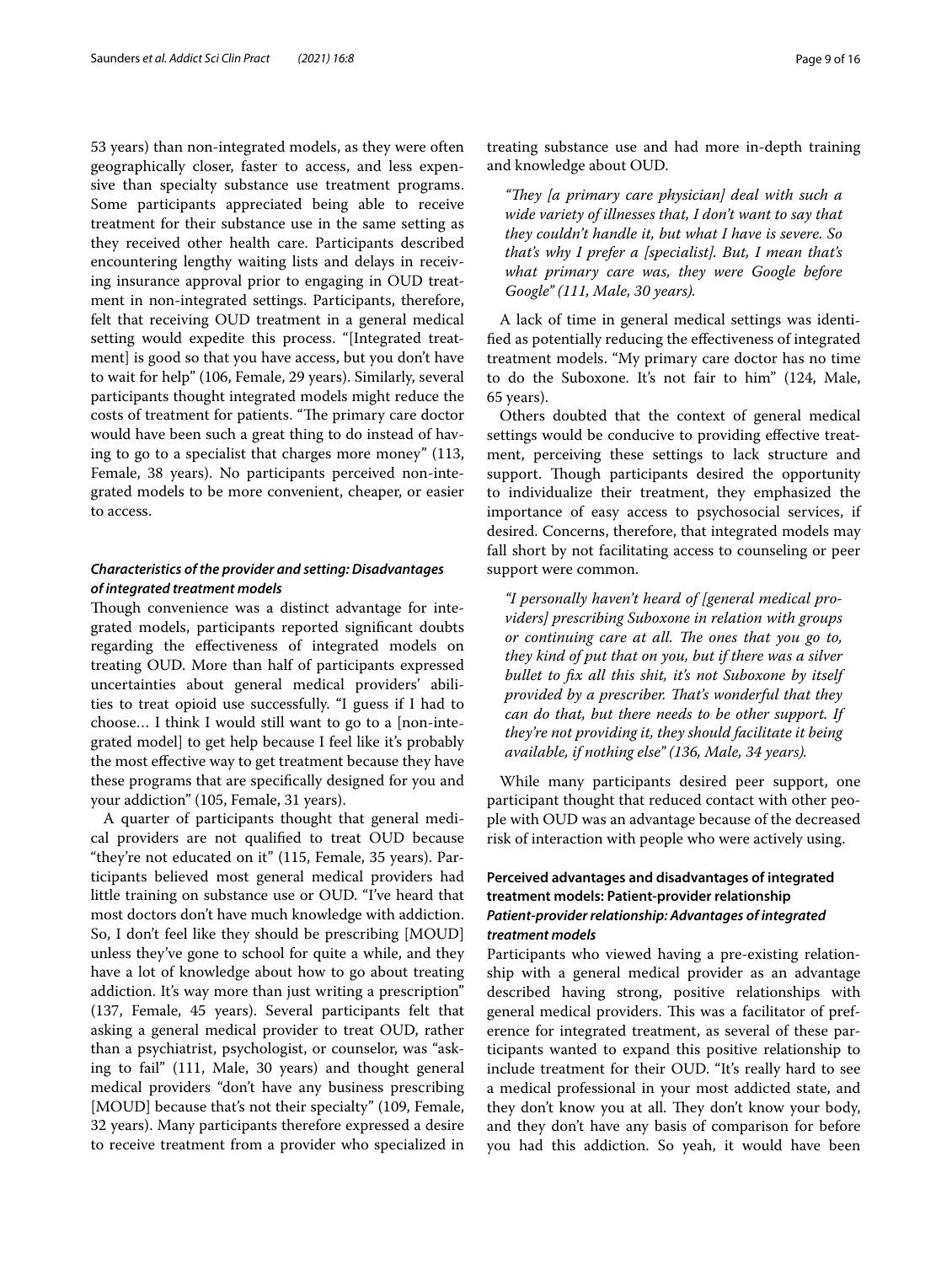great if my primary care was able to do it" (116, Female, 29 years). Many of these participants felt comfortable discussing their substance use with general medical providers. "I do feel comfortable talking to my [primary care provider]. Actually, she's the best doctor I've ever had… The first thing she does when she walks in, is she shakes your hand. You don't have a lot of doctors do that… I thought that was unusual and from then on, I've trusted her decision-making" (118, Male, 33 years).

## *Patient‑provider relationship: Disadvantages of integrated treatment models*

Conversely, other participants were not comfortable discussing their substance use with general medical providers and described negative relationships with providers. These participants thought that general medical doctors often did not approach substance use in a sensitive manner or expressed judgmental attitudes. "Any time that I've gone to the doctor or even gone to the ER or the hospital or anything like that, they're literally like, 'Do you have any existing medical conditions? Do you have diabetes? Oh, do you smoke crack on the side?' Like no, that is not how we should approach that at all" (104, Female, 25 years). Though one participant viewed general medical providers as more compassionate than providers in specialty settings, other participants expressed frustration with a lack of compassion and connection. "We don't treat human beings like human beings anymore. Tat's what drug addicts need. They need people that care" (102, Male, 57 years). Providers working in specialty settings were perceived to be "just a lot nicer" (125, Male, 35 years) and have more knowledge and compassion when discussing substance use.

Past experiences of disclosure in general medical settings often impacted participants' perceptions of receiving treatment in integrated models. Participants described experiencing stigma and judgement after confding in general medical providers, explaining that these providers then treated them like a "scumbag" (101, Male, 31 years) or a "criminal" (114, Female, 27 years; 127, Male, 33 years) after learning of their opioid use. "My [primary care provider] treats me diferently once she found out I was an addict. I feel like everything shifted" (115, Female, 35 years). Seven participants described specifc situations in which general medical providers treated them diferently after disclosure of substance use.

*"One time I went into a pain management specialist, and I told him that I was having withdrawals. I was honest with him that I had been abusing opiates, and I requested Suboxone. And he was a prescriber of Suboxone… I had told him that I had been using oxycodone. Because I had been. And my supply had* 

*run out, and I couldn't fnd it, and I did use heroin a few times, in that span, that run. My urine test came back positive for opiates and not for oxycodone, so because I was not truthful in his words, he just kind of told me to beat it, which I thought was just cruel" (101, Male, 31 years).*

Fear of judgement, often stemming from these past experiences of disclosure, was a major concern surrounding integrated care models. "There's such a taboo, especially around a lot of behaviors, whether they're sexual or drug related. It is hard to fnd a [medical provider] that isn't kind of judgmental about that sort of thing" (116, Female 29 years).

As a result of previous negative experiences and a belief that "doctors have a lot of accountability in this epidemic" (101, Male, 31 years), fve participants lacked trust in general medical providers. "For many years, primary care doctors were prescribing a lot of opioids. So, I don't know if there's a lot of people that trust them. A lot of those doctors, they cashed in, and they've gone on. So, I don't know" (108, Male, 36 years). These participants did not trust that general medical providers would sincerely look out for their wellbeing, expressing that "I feel like doctors are out to make money. That's it. They don't really want to help you" (113, Female, 38 years). Aside from concerns about trusting providers, participants doubted that general medical providers would trust a person with an OUD. "There's no level of trust inherent in a person who is an addict. So, an addict going to a doctor and trying to plead their case for whatever. I just feel like it carries a lot less weight when you have a substance abuse issue" (101, Male, 31 years). As a response to this mutual mistrust, participants worried that their other medical concerns may be overshadowed by their substance use and ignored by their medical providers.

## **Discussion**

Across the US, treatment for OUD has been increasingly integrated into general medical settings to rapidly expand capacity in the wake of the opioid overdose epidemic [[68\]](#page-16-21). In response to this epidemic and lack of capacity in specialty treatment settings  $[4, 5]$  $[4, 5]$  $[4, 5]$  $[4, 5]$ , an increasing number of individuals are accessing critical treatment for OUD in non-specialty settings, including general medical settings  $[12, 13]$  $[12, 13]$  $[12, 13]$  $[12, 13]$ . These integrated programs are critical to reducing the rate of overdose deaths in the US by expanding access to life-saving MOUD, which is still underutilized in specialty settings [[10,](#page-15-8) [11](#page-15-9)]. Emerging evidence also suggests integrated MOUD and primary care models can improve health-related quality of life and treatment retention for patients with OUD [\[25,](#page-15-19) [28,](#page-15-21) [30](#page-15-24)[–33](#page-15-25)]. Despite the benefts of integrated treatment, little previous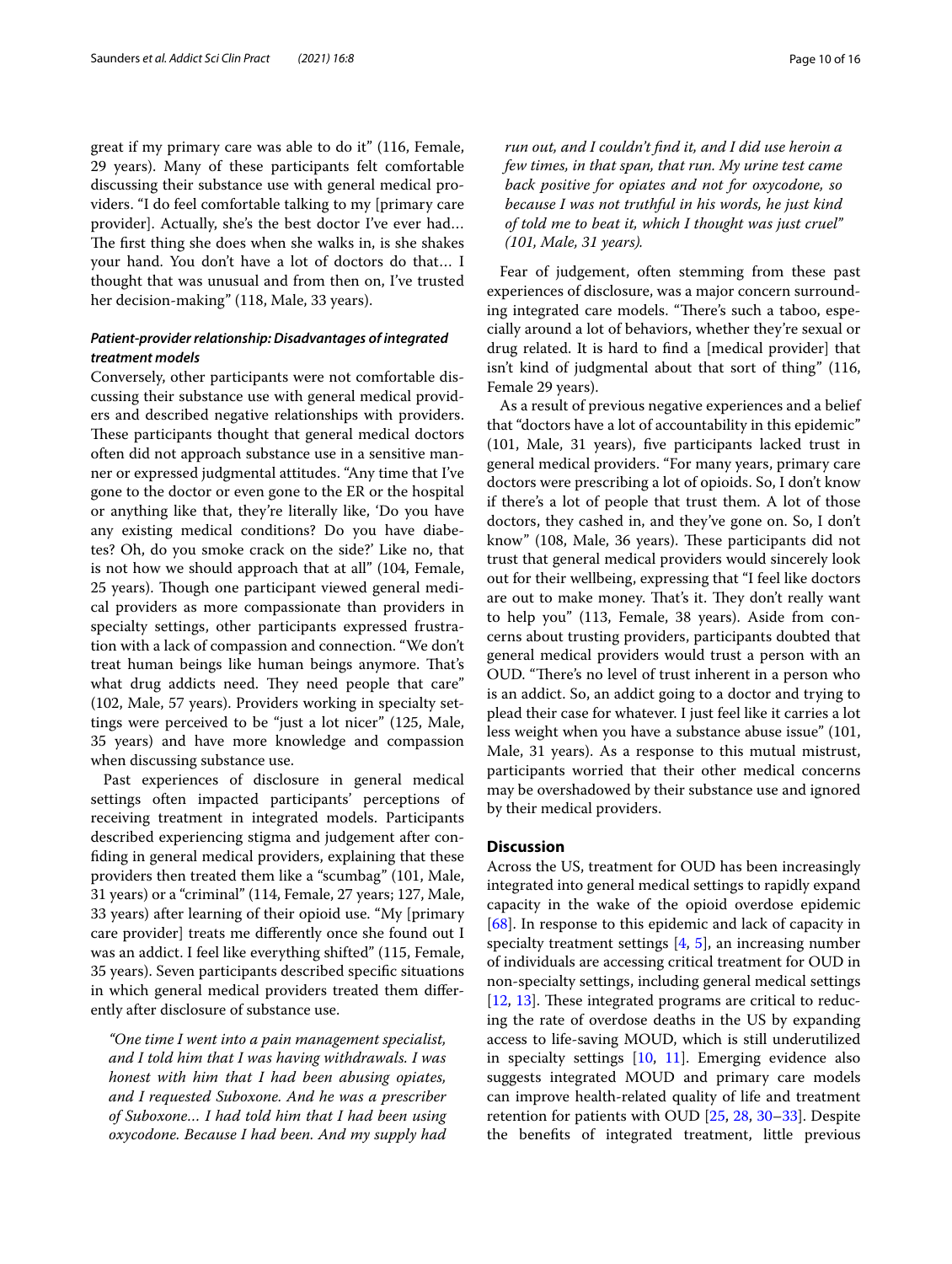research has examined patient preferences for integrated versus non-integrated OUD treatment models. Results of this exploratory, qualitative study suggest that although some participants would theoretically prefer receiving OUD treatment integrated in general medical settings, others prefer non-integrated treatment models. Participants considered the advantages and disadvantages of integrated models in terms of their own values (desire for anonymity, fear of consequences, a desire for personalizing treatment), characteristics of the provider and setting (convenience, perceived efectiveness, and access to services), and their relationship with medical providers (navigating a pre-existing relationship, past experiences of disclosure, trust, comfort, stigma, and compassion). These values, opinions about the provider and setting, and patient-provider relationships were substantially infuenced by participants' prior experiences with OUD treatment and the general medical system.

#### **Patient values and OUD treatment model**

Participants valued a sense of anonymity when receiving OUD treatment and expressed concerns about the privacy of care offered within integrated treatment models. These concerns were amplified by the ubiquitous use of electronic health records in general medical settings. Relatedly, participants dually considered the consequences of disclosing their OUD in terms of the impact on their treatment and on other facets of their life, if this information about their OUD were to be shared without their permission. Research suggesting that substancerelated records are often accessible to providers within integrated treatment settings, despite the 42 CRF Part 2 regulations, gives credence to participants' privacy concerns [\[69](#page-16-22)]. At a policy level, clarifying rules and regulations protecting substance use treatment information within integrated treatment models may be critical to engaging patients. Integrated treatment programs should also consider educating patients regarding how their OUD treatment information will be protected within the program's health records and which staf will have access to this information. This may be particularly important in rural regions, where dual relationships between patients and providers are more common [[70–](#page-16-23)[72\]](#page-16-24).

The potential to personalize treatment was considered an important advantage to integrated models of OUD treatment. Participants perceived that general medical settings may have less rigid OUD treatment pathways. Patients seeking SUD treatment have widely expressed a desire to be involved in planning their treatment [[73–](#page-16-25) [75\]](#page-16-26). According to a recent review, forty-six studies have explored individualized treatment approaches [\[76](#page-16-27)]. Individualized approaches typically involved 1) a needs assessment and treatment planning to match patients to treatments, 2) delivery of treatment according to patient preferences and needs, or 3) adapting treatment to patients' unique assets and challenges. Integrated programs could consider adopting clinical approaches identifed in this review that supported the development of individualized care, including encouraging patients to share preferences, establishing caring relationships with patients, and recommending a fexible continuum of care.

## **Provider characterisics and setting**

In contrast, several characteristics of general medical providers and practices were considered disadvantages to receiving care through an integrated treatment model. Though evidence demonstrates that MOUD with minimal counseling can be highly efficacious  $[77-79]$  $[77-79]$  $[77-79]$ , participants still worried that many general medical settings would not offer psychosocial services or facilitate access successfully. The components of OUD treatment ofered in general medical settings do vary widely across practices [\[24](#page-15-22), [80\]](#page-16-30). Treatment guidelines recommend that OUD treatment integrated into primary care or general medical settings should include counseling and other psychosocial services in addition to MOUD [[81,](#page-16-31) [82](#page-16-32)]. These recommendations suggest that integrated OUD treatment in general medical settings contain four treatment components: 1) MOUD; 2) psychosocial services; 3) integrated care for physical and psychiatric problems; and 4) education and outreach [[24\]](#page-15-22). Despite these recommendations, many general medical practices struggle to provide these services due to a lack of time, staf, and fnancing [[80\]](#page-16-30). Implementing specifc integrated models, like the Collaborative Care or the Embedded Behavioral Specialists models that co-locate a care manager or behavioral health clinician onsite, could facilitate access to psychosocial services  $[83, 84]$  $[83, 84]$  $[83, 84]$  $[83, 84]$  $[83, 84]$ . In regions where psychosocial services may be less accessible, general medical settings providing OUD treatment should consider leveraging novel technologies to provide access to patients, such as telepsychiatry [\[85,](#page-17-0) [86](#page-17-1)] or mobile health (mhealth) applications [\[87](#page-17-2)[–90](#page-17-3)].

Participants also expressed doubts about the ability of general medical providers to efectively treat their OUD, noting concerns about training. These concerns are often mirrored by general medical providers, who have widely reported feeling unprepared to treat substance use disorders [[60](#page-16-35), [91–](#page-17-4)[95\]](#page-17-5). An opportunity to increase training and education exists, as general medical providers in one survey study strongly believed treatment for OUD could be efective and supported improving education and training [[96](#page-17-6)]. General medical practices that plan to integrate treatment for OUD should provide training beyond the buprenorphine waiver training, including allocating time for providers to participate in training and mentoring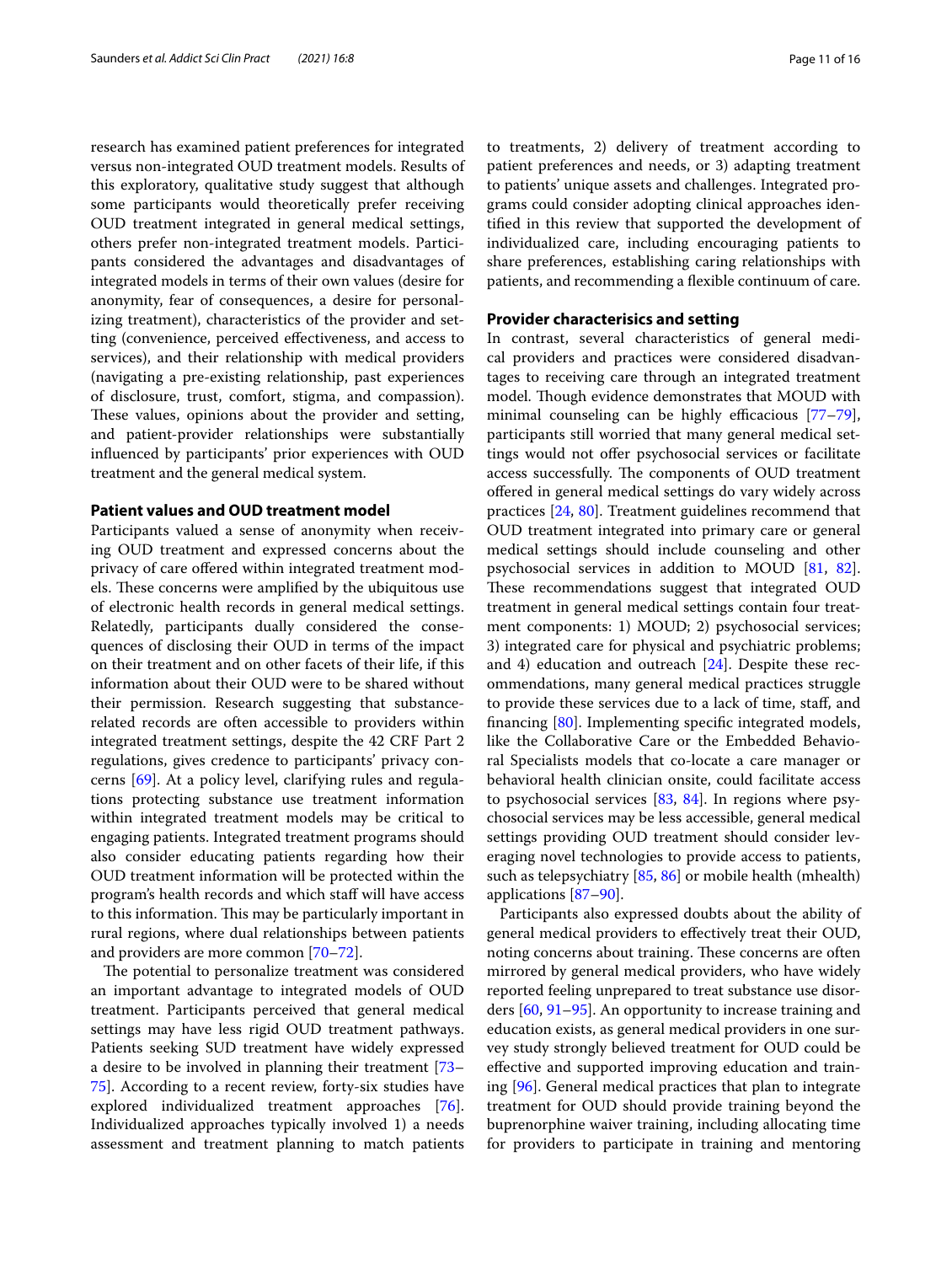activities, such as the Provider Clinical Support System for Medication-Assisted Treatment (PCSS-MAT; [\[97](#page-17-7)], learning collaboratives [\[98](#page-17-8)], or Project Echo [[99,](#page-17-9) [100\]](#page-17-10).

In opposition to the perceived disadvantages of integrated treatment, participants unanimously agreed that integrated treatment was more convenient and less costly than non-integrated treatment. In studies exploring preferences for integrated substance use and HIV care, patients similarly valued having both health conditions treated by a single set of providers in one setting [\[47](#page-16-3), [48,](#page-16-5) [50](#page-16-4)]. Convenience and cost are well-established barriers to receiving specialty substance use treatment [\[6](#page-15-5), [76,](#page-16-27) [101](#page-17-11)]. Some rural participants described lengthy commutes to obtain specialty substance use treatment, so the geographic proximity of general medical settings was an important advantage of integrated models. People with OUD residing in rural settings are less likely to obtain specialty substance use treatment  $[6]$  $[6]$ , so integrated models may be critically important to providing access to care in these regions.

#### **Patient‑provider relationship**

The patient-provider relationship was another factor that strongly infuenced preferences for integrated OUD treatment models. Depending on each participant's individual experiences and values, participants viewed this relationship as either an advantage or disadvantage of receiving treatment integrated in general medical settings. For participants with strong existing connections with general medical providers, this established relationship was viewed as an advantage. Research suggests that people generally feel more comfortable disclosing substance use to those with whom they have a long and trusting relationship [[102\]](#page-17-12), so it is therefore not surprising that this relationship may impact participants' preferences for addressing their opioid use with a general medical provider.

For other participants, previous experiences of stigma and judgement from general medical providers contributed to an absence of trust, feelings of shame, and discomfort discussing their opioid use in general medical settings. These experiences of stigma in medical settings are barriers to utilizating health care in general [[103–](#page-17-13) [105](#page-17-14)] and may likewise impact access to OUD treatment in integrated settings. For patients who do seek treatment despite past experiences of judgement or stigma, these experiences can make patients more vigilant and magnify any negative interactions with medical providers in the present  $[106]$ . The patient-provider relationship also has potential efects on participants' views of provider competence and their concerns about privacy. Strong and trusting patient-provider relationships can reduce the impact of privacy concerns [[107,](#page-17-16) [108](#page-17-17)], so the negative relationships described by some patients may intensify these privacy concerns. In addition, patients rate emphatic providers as more competent  $[109, 110]$  $[109, 110]$  $[109, 110]$  $[109, 110]$ . Therefore, considering interventions and methods to improve the patient-provider relationship may support patient engagement in integrated treatment.

Aside from viewing providers who specialize in addiction medicine as more knowledgeable and efective at treating OUD, the majority of participants also thought specialists would be less judgmental and more understanding. This opinion echoes findings of a recent qualitative study [\[105\]](#page-17-14) in which people who injected drugs thought addiction medicine specialists were more empathetic and helpful than general medical providers. A review of studies examining attitudes toward patients with OUD among health providers found that stigma and negative attitudes are commonly held in medical settings [[111](#page-17-20)]. Improving the patient-provider relationship by mitigating stigma and judgement may be critical to engaging people with OUD in integrated models of treatment. Efective interventions to reduce stigma in medical settings include communicating positive stories about people with OUD and improving medical provider education about SUDs  $[112, 113]$  $[112, 113]$  $[112, 113]$ . The adoption of personfrst language (e.g., person with an opioid use disorder) may also help reduce stigma in general medical settings [[114–](#page-17-23)[117](#page-17-24)].

## **Limitations**

This study recruited a relatively small, self-selected sample of people who were predominately White and not Hispanic or Latino. The lack of racial and ethnic diversity among participants is a major limitation of this study. Studies have clearly documented disparities in OUD treatment access among people of color in the US [[118–](#page-17-25) [120](#page-17-26)]. In addition, structural racism and experiences of racial discrimination in healthcare settings may impact individuals' experiences with treatment [\[121–](#page-17-27)[123\]](#page-17-28) and thereby infuence their preferences for OUD treatment. Moreover, recruitment materials and interviews were all in English, hence excluding individuals without English language proficiency, who may face additional barriers and have diferent experiences with treatment than individuals who speak English. To better understand preference for treatment models, future research must include more participants of color and participants without English language proficiency.

Using a TAPS cutoff of two or higher likely excluded some individuals with less severe opioid use. Participants may represent a more severe sample than the general population of individuals with OUD in the US. The attitudes and preferences of study participants could be systematically diferent from people who were not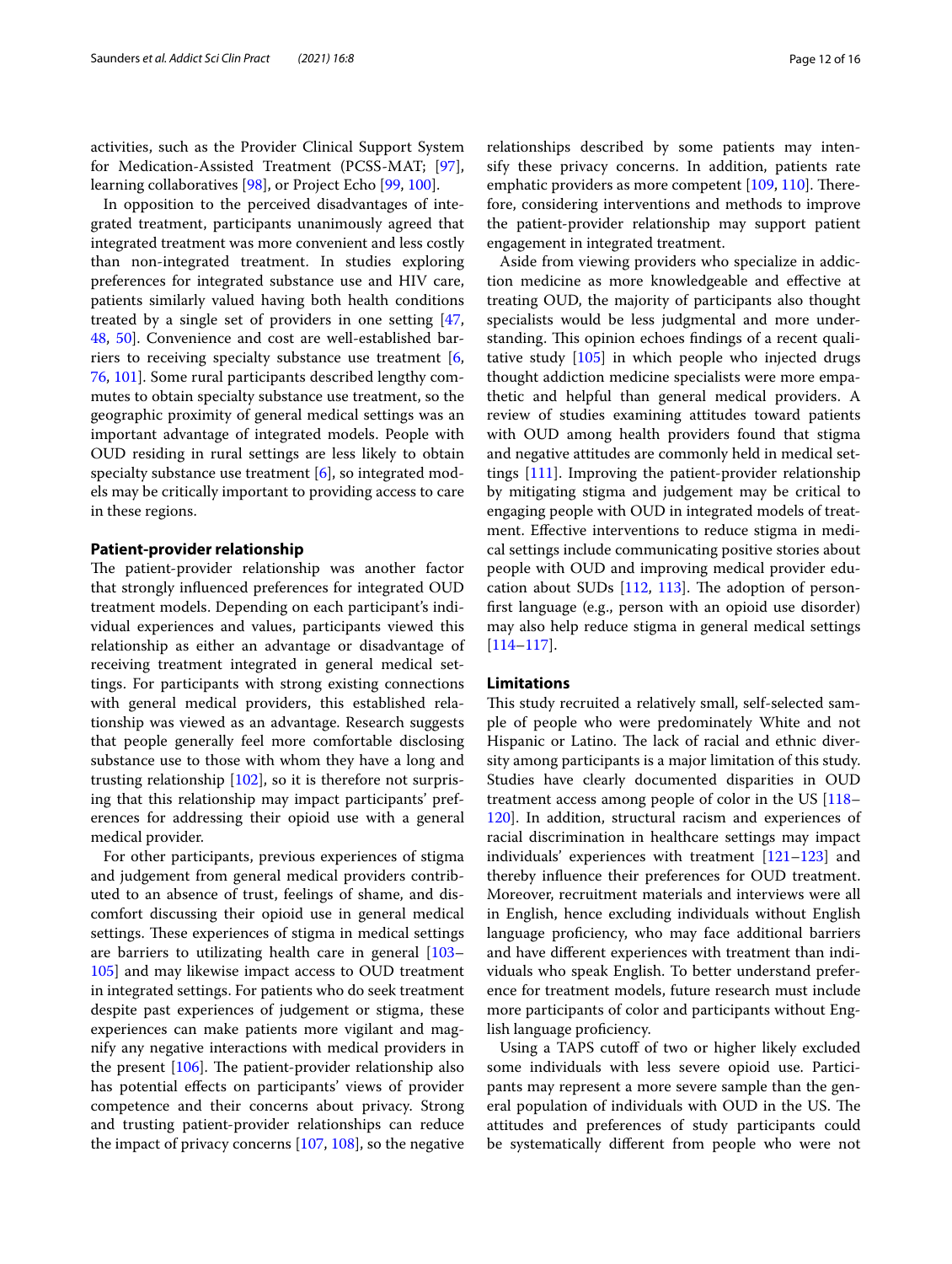interested in participating, as participants may have had stronger opinions about this topic than those individuals who did not participate. Preferences and perceptions are also infuenced by past experiences. While some participants had experiences receiving OUD treatment, others had never received treatment. This study was unable to systematically examine the impact of past treatment experiences. Additionally, among those who had received treatment, participants' experiences with each treatment model may have varied substantially, which could also impact preference. More participants were currently receiving MOUD from non-integrated than integrated programs. It is possible that individuals currently receiving treatment in a non-integrated setting may prefer this setting, so future research should recruit from integrated programs in addition to non-integrated programs in order to include more participants currently receiving integrated treatment."

Last, nine participants in this study were unable to articulate a preference for integrated versus non-integrated treatment models. While some of these participants may indeed not have a strong preference, a lack of understanding regarding the diference between integrated and non-integrated models is a concern. The Treatment Model Comparison Chart was used to provide defnitions of integrated versus non-integrated care but was not pre-tested prior to this study. A better understanding about how to most efectively articulate the differences in treatment models to patients is important to strengthen future qualitative and quantitative studies of preferences.

#### **Conclusions**

In this qualitative study, the majority of participants preferred non-integrated OUD treatment ofered in specialty settings. Despite this, participants highlighted the convenience and the potential for treatment individualization in OUD treatment integrated into general medical settings, but they expressed concerns about privacy, the efectiveness of treatment, and a lack of access to psychosocial services. In addition, participants emphasized the importance of the patientprovider relationship. Some participants worried that general medical providers may be more judgmental, describing past negative experiences after disclosing their substance use in general medical settings. Others with strong and trusting relationships with general medical providers felt this relationship was an advantage of integrated treatment models. Overall, the fndings support expanding access to both integrated and non-integrated treatment options for individuals with OUD. Recommendations to make integrated OUD treatment more patient-centered include providing or facilitating access to psychosocial services, educating patients on how their OUD treatment information will be protected within the program's health records, incorporating approaches to allow the individualization of care, allocating time for continuing provider education on treating OUD, and prioritizing empathy and the patient-provider relationship.

#### **Supplementary Information**

The online version contains supplementary material available at [https://doi.](https://doi.org/10.1186/s13722-021-00213-1) [org/10.1186/s13722-021-00213-1](https://doi.org/10.1186/s13722-021-00213-1).

<span id="page-14-1"></span><span id="page-14-0"></span>**Additional fle 1:** Study interview guide.

**Additional fle 2:**Treatment model comparison chart.

#### **Abbreviations**

HIV: Human immunodeficiency virus; MOUD: Medications for opioid use disorder; mhealth: Mobile health; OUD: Opioid use disorder; PCSS-MAT: Provider Clinical Support System for Medication-Assisted Treatment; SUD: Substance use disorder; TAPS: Tobacco, Alcohol, Prescription medication, and other Substance use Tool; US: United States.

#### **Acknowledgements**

The authors gratefully acknowledge all individuals who participated in this study and shared their thoughts and experiences. Thank you also to Bethany McLeman and Sophia Ahmad for help transcribing interviews, and to Elizabeth Carpenter-Song for assisting with the development of the interview guide. The authors also wish to thank the Greater New York, Texas, and Pacifc Northwest Nodes of the National Drug Abuse Treatment Clinical Trials Net‑ work for posting recruitment fyers.

#### **Authors' contributions**

ECS, LAM, AB, and ES conceptualized the study. ECS conducted the interviews. ECS, SKM, SAM, and OW analyzed the data. ECS drafted the original manuscript. All authors reviewed and edited manuscript drafts. All authors read and approved the fnal manuscript.

#### **Funding**

This research was supported in part by the National Institute on Drug Abuse (T32 DA037202 [PI: Alan Budney]; NIDA P30 DA029926 [PI: Lisa Marsch]).

#### **Availability of data and materials**

The data that support the fndings of this study are available on request from the corresponding author (ECS). The data are not publicly available due to concerns about compromising the privacy of research participants.

#### **Ethics approval and consent to participate**

This study was approved by the Dartmouth College Committee for the Protection of Human Subjects (CPHS). Participants provided verbal consent to participate.

#### **Consent for publication**

Not applicable.

#### **Competing interests**

The authors declare that they have no competing interests.

#### **Author details**

<sup>1</sup> Center for Technology and Behavioral Health, Geisel School of Medicine At Dartmouth College, 46 Centerra Parkway, Suite 301, Lebanon, NH 03766, USA. <sup>2</sup> Department of Psychiatry, Washington University School of Medicine, St. Louis, MO, USA.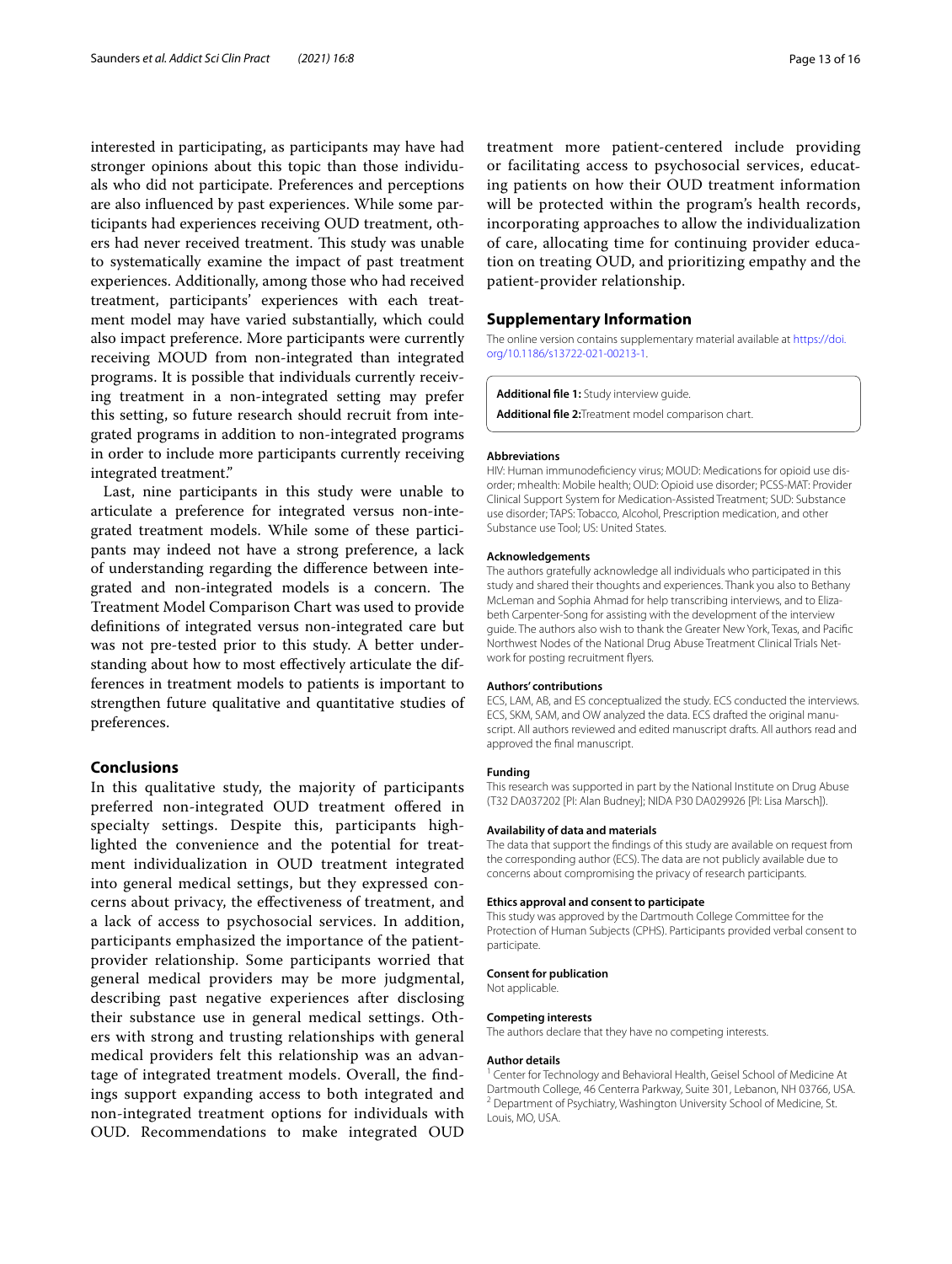Received: 25 June 2020 Accepted: 6 January 2021<br>Published online: 27 January 2021

#### <span id="page-15-0"></span>**References**

- 1. Centers for Disease Control and Prevention (CDC). Overdose death rates Atlanta, GA2019 [updated January 2019. Available from: [https://](https://www.drugabuse.gov/related-topics/trends-statistics/overdose-death-rates) [www.drugabuse.gov/related-topics/trends-statistics/overdose-death](https://www.drugabuse.gov/related-topics/trends-statistics/overdose-death-rates) [-rates.](https://www.drugabuse.gov/related-topics/trends-statistics/overdose-death-rates)
- <span id="page-15-1"></span>2. Substance Abuse and Mental Health Services Administration (SAMHSA) Center for Behavioral Health Statistics and Quality. Treatment Episodes Dataset (TEDS): 2000–2010. National admissions to substance abuse treatment services In: U.S. Department of Health and Human Services, editor. Rockville, MD; 2012.
- <span id="page-15-2"></span>3. Substance Abuse and Mental Health Services Administration (SAMHSA) Center for Behavioral Health Statistics and Quality. Treatment Episodes Dataset (TEDS): 2017. Admissions to and discharges from publiclyfunded substance use treatment. Rockville, MD; 2019.
- <span id="page-15-3"></span>4. Substance Abuse and Mental Health Services Administration (SAMHSA). National Survey of Substance Abuse Treatment Services (N-SSATS: 2017. Data on substance abuse treatment facilities. Rockville, MD; 2018.
- <span id="page-15-4"></span>5. Substance Abuse and Mental Health Services Administration (SAMHSA). National Survey of Substance Abuse Treatment Services (N-SSATS: 2010-United States. Rockville, MD; 2011.
- <span id="page-15-5"></span>6. Romo E, Ulbricht CM, Clark RE, Lapane KL. Correlates of specialty substance use treatment among adults with opioid use disorders. Addict Behav. 2018;86:96–103.
- <span id="page-15-6"></span>7. World Health Organization (WHO). International standards for the treatment of drug use disorders. Geneva, CH: United Nations Office on Drugs and Crime; 2017.
- 8. Sordo L, Barrio G, Bravo MJ, Indave BI, Degenhardt L, Wiessing L, et al. Mortality risk during and after opioid substitution treatment: Systematic review and meta-analysis of cohort studies. Br J Med . 2017;357:j1550.
- <span id="page-15-7"></span>9. Mattick RP, Breen C, Kimber J, Davoli M. Buprenorphine maintenance versus placebo or methadone maintenance for opioid dependence. The Cochrane Database of Systematic Reviews. 2014;2:Cd002207.
- <span id="page-15-8"></span>10. Jones CM, Campopiano M, Baldwin G, McCance-Katz E. National and state treatment need and capacity for opioid agonist medicationassisted treatment. Am J Public Health. 2015;105(8):e55-63.
- <span id="page-15-9"></span>11. Shover CL, Humphreys K. Predictors of availability of long-acting medication for opioid use disorder. Drug Alcohol Depend. 2019;204:107586.
- <span id="page-15-10"></span>12. Saloner B, Karthikeyan S. Changes in substance abuse treatment use among individuals with opioid use disorders in the United States, 2004–201. J Am Med Association. 2015;314(14):1515–7.
- <span id="page-15-11"></span>13. Zur J, Tolbert J, Sharac J, Markus A. The role of community health centers in addressing the opioid epidemic. San Francisco, CA: Kaiser Family Foundation; 2018.
- <span id="page-15-12"></span>14. Buck JA. The looming expansion and transformation of public substance abuse treatment under the Affordable Care Act. Health Aff. 2011;30(8):1402–10.
- 15. Samet JH, Friedmann P, Saitz R. Benefts of linking primary medical care and substance abuse services: Patient, provider, and societal perspectives. Arch Intern Med. 2001;161(1):85–91.
- 16. Willenbring ML. Integrating care for patients with infectious, psychiatric, and substance use disorders: Concepts and approaches. AIDS. 2005;19(Suppl 3):S227–37.
- <span id="page-15-13"></span>17. McCarty D. A changing landscape for treatment of alcohol and drug use disorders. Am J Public Health. 2019;109(6):838–9.
- <span id="page-15-14"></span>18. Humphreys K, McLellan AT. A policy-oriented review of strategies for improving the outcomes of services for substance use disorder patients. Addiction. 2011;106(12):2058–66.
- 19. Huskamp HA, Iglehart JK. Mental health and substance-use reforms: Milestones reached, challenges ahead. N Engl J Med. 2016;375(7):688–95.
- 20. Pating DR, Miller MM, Goplerud E, Martin J, Ziedonis DM. New systems of care for substance use disorders: Treatment, fnance, and technology under health care reform. Psychiatr Clin North Am. 2012;35(2):327–56.
- <span id="page-15-15"></span>21. H.R. 34- 21st Century Cures Act, (2016). 114th Congress.
- <span id="page-15-16"></span>22. Substance Abuse and Mental Health Services Administration (SAMHSA). What is integrated care? Rockville, MD: U.S. Department of Health and Human Services; 2016 [https://www.integration.samhs](https://www.integration.samhsa.gov/about-us/what-is-integrated-care) [a.gov/about-us/what-is-integrated-care](https://www.integration.samhsa.gov/about-us/what-is-integrated-care).
- <span id="page-15-17"></span>23. Collins C, Hewson DL, Munger R, Wade T. Evolving Models of Behavioral Health Integration in Primary Care. New York, NY: Milbank Memorial Fund; 2010.
- <span id="page-15-22"></span>24. Korthuis PT, McCarty D, Weimer M, Bougatsos C, Blazina I, Zakher B, et al. Primary care-based models for the treatment of opioid use disorder: A scoping review. Annals of Internal Medicine. 2016.
- <span id="page-15-19"></span>25. Lagisetty P, Klasa K, Bush C, Heisler M, Chopra V, Bohnert A. Primary care models for treating opioid use disorders: What actually works? A systematic review. PLoS ONE. 2017;12(10):e0186315.
- <span id="page-15-18"></span>26. Edelman EJ, Oldfield BJ, Tetrault JM. Office-based addiction treatment in primary care: Approaches that work. Med Clin North Am. 2018;102(4):635–52.
- <span id="page-15-20"></span>27. Doherty WJ. The why's and levels of collaborative family health care. Family Syst Med. 1995;13(3–4):275–81.
- <span id="page-15-21"></span>28. Korownyk C, Perry D, Ton J, Kolber MR, Garrison S, Thomas B, et al. Opioid use disorder in primary care: PEER umbrella systematic review of systematic reviews. Can Fam Physician. 2019;65(5):e194–206.
- <span id="page-15-23"></span>29. Pace CA, Uebelacker LA. Addressing unhealthy substance use in primary care. Medical Clinics North America. 2018;102(4):567–86.
- <span id="page-15-24"></span>30. Presnall NJ, Wolf DAPS, Brown DS, Beeler-Stinn S, Grucza RA. A comparison of buprenorphine and psychosocial treatment outcomes in psychosocial and medical settings. J Subst Abuse Treat. 2019;104:135–43.
- 31. Crowley RA, Kirschner N. The integration of care for mental health, substance abuse, and other behavioral health conditions into primary care: Executive summary of an American College of Physicians position paper. Ann Intern Med. 2015;163(4):298–9.
- 32. Tran BX, Nguyen LH, Nong VM, Nguyen CT, Phan HT, Latkin CA. Behavioral and quality-of-life outcomes in diferent service models for methadone maintenance treatment in Vietnam. Harm Reduction Journal. 2016;13:4.
- <span id="page-15-25"></span>33. Weaver MR, Conover CJ, Proescholdbell RJ, Arno PS, Ang A, Uldall KK, et al. Cost-efectiveness analysis of integrated care for people with HIV, chronic mental illness and substance abuse disorders. J Mental Health Policy Economics. 2009;12(1):33–46.
- <span id="page-15-26"></span>34. Reynolds V, Causey H, McKee J, Reinstein V, Muzyk A. The role of pharmacists in the opioid epidemic: An examination of pharmacist-focused initiatives across the United States and North Carolina. N C Med J. 2017;78(3):202–5.
- <span id="page-15-27"></span>35. Wu LT, Ghitza UE, Burns AL, Mannelli P. The opioid overdose epidemic: Opportunities for pharmacists. Substance Abuse Rehabilitation. 2017;8:53–5.
- <span id="page-15-28"></span>36. Henderson J, Milligan K, Niccols A, Thabane L, Sword W, Smith A, et al. Reporting of feasibility factors in publications on integrated treatment programs for women with substance abuse issues and their children: A systematic review and analysis. Health Research Policy Syst. 2012;10:37.
- 37. Niccols A, Milligan K, Smith A, Sword W, Thabane L, Henderson J. Integrated programs for mothers with substance abuse issues and their children: A systematic review of studies reporting on child outcomes. Child Abuse Negl. 2012;36(4):308–22.
- <span id="page-15-29"></span>38. Tarasoff LA, Milligan K, Le TL, Usher AM, Urbanoski K. Integrated treatment programs for pregnant and parenting women with problematic substance use: Service descriptions and client perceptions of care. J Subst Abuse Treat. 2018;90:9–18.
- <span id="page-15-30"></span>39. D'Onofrio G, O'Connor PG, Pantalon MV, Chawarski MC, Busch SH, Owens PH, et al. Emergency department-initiated buprenorphine/ naloxone treatment for opioid dependence: A randomized clinical trial. J American Med Association. 2015;313(16):1636–44.
- <span id="page-15-31"></span>40. Hsu YJ, Marsteller JA, Kachur SG, Fingerhood MI. Integration of buprenorphine treatment with primary care: Comparative efectiveness on retention, utilization, and cost. Population Health Management. 2018.
- <span id="page-15-32"></span>41. Bastemeijer CM, Voogt L, van Ewijk JP, Hazelzet JA. What do patient values and preferences mean? A taxonomy based on a systematic review of qualitative papers. Patient Educ Couns. 2017;100(5):871–81.
- <span id="page-15-33"></span>42. Fallah A. Moving beyond evidence-based medicine: Incorporating patient values and preferences. Epilepsy Behav. 2015;53:209–10.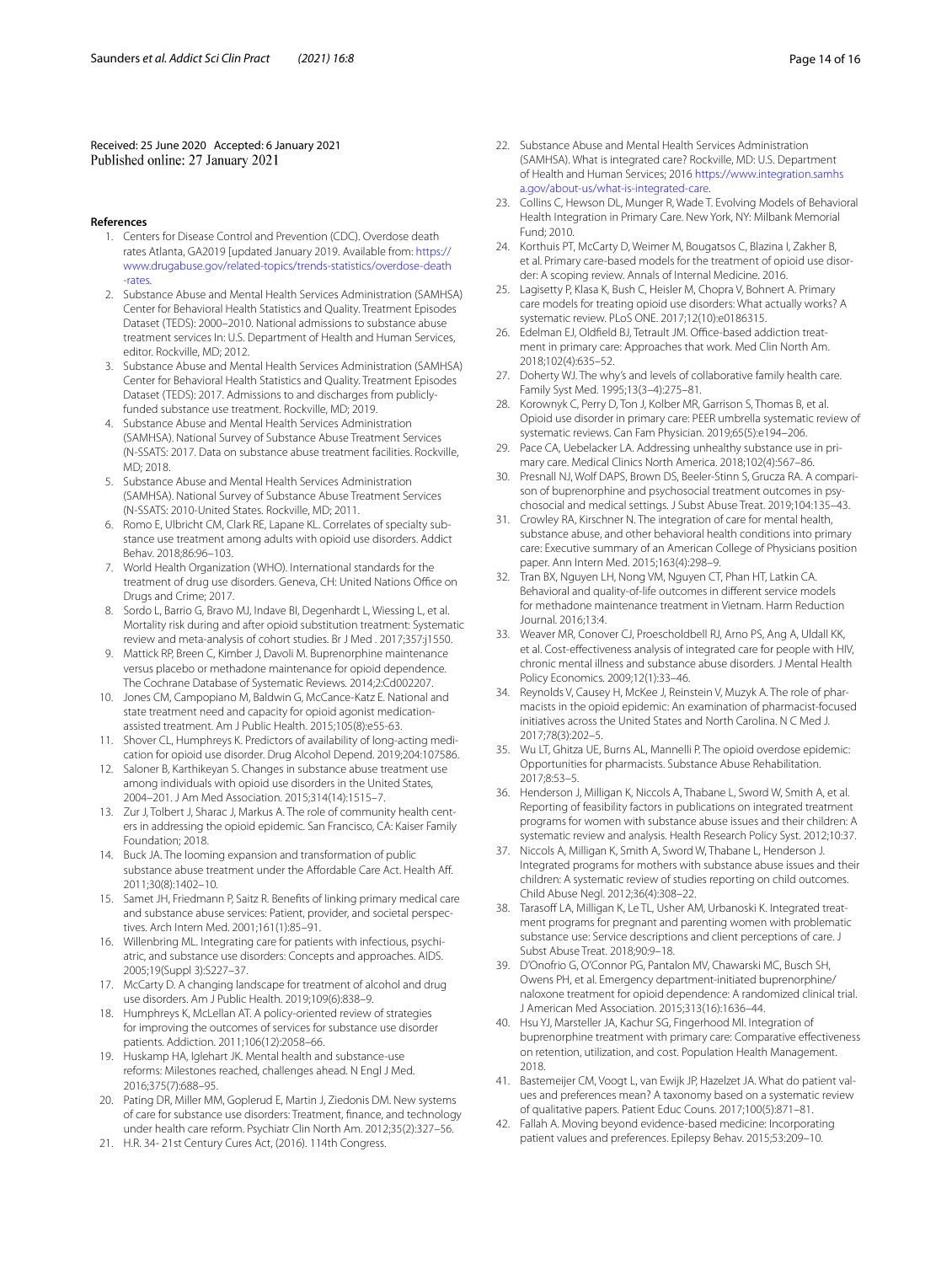- 43. Friedrichs A, Spies M, Harter M, Buchholz A. Patient preferences and shared decision making in the treatment of substance use disorders: A systematic review of the literature. PLoS ONE. 2016;11(1):e0145817.
- <span id="page-16-0"></span>44. Joosten EA, DeFuentes-Merillas L, de Weert GH, Sensky T, van der Staak CP, de Jong CA. Systematic review of the efects of shared decisionmaking on patient satisfaction, treatment adherence and health status. Psychother Psychosom. 2008;77(4):219–26.
- <span id="page-16-1"></span>45. Ede V, Okafor M, Kinuthia R, Belay Z, Tewolde T, Alema-Mensah E, et al. An examination of perceptions in integrated care practice. Community Ment Health | 2015;51(8):949-61
- <span id="page-16-2"></span>46. Barry CL, Epstein AJ, Fiellin DA, Fraenkel L, Busch SH. Estimating demand for primary care-based treatment for substance and alcohol use disorders. Addiction. 2016;111(8):1376–84.
- <span id="page-16-3"></span>47. Drainoni ML, Farrell C, Sorensen-Alawad A, Palmisano JN, Chaisson C, Walley AY. Patient perspectives of an integrated program of medical care and substance use treatment. AIDS Patient Care STDs. 2014;28(2):71–81.
- <span id="page-16-5"></span>48. Egan JE, Netherland J, Gass J, Finkelstein R, Weiss L. Patient perspectives on buprenorphine/naloxone treatment in the context of HIV care. J Acquir Immune Defc Syndr. 2011;56(Suppl 1):S46-53.
- 49. Nguyen Bich D, Korthuis PT, Nguyen Thu T, Van Dinh H, Le Minh G. HIV patients' preference for integrated models of addiction and HIV treatment in Vietnam. J Subst Abuse Treat. 2016;69:57–63.
- <span id="page-16-4"></span>50. Korthuis PT, Gregg J, Rogers WE, McCarty D, Nicolaidis C, Boverman J. Patients' reasons for choosing office-based buprenorphine: Preference for patient-centered care. J Addiction Med. 2010;4(4):204–10.
- <span id="page-16-6"></span>51. Fox AD, Chamberlain A, Sohler NL, Frost T, Cunningham CO, Illicit buprenorphine use, interest in and access to buprenorphine treatment among syringe exchange participants. J Subst Abuse Treat. 2015;48(1):112–6.
- <span id="page-16-7"></span>52. Barry DT, Moore BA, Pantalon MV, Chawarski MC, Sullivan LE, O'Connor PG, et al. Patient satisfaction with primary care office-based buprenorphine/naloxone treatment. J Gen Intern Med. 2007;22(2):242–5.
- <span id="page-16-8"></span>53. Fox AD, Masyukova M, Cunningham CO. Optimizing psychosocial support during office-based buprenorphine treatment in primary care: Patients' experiences and preferences. Substance Abuse. 2016;37(1):70–5.
- <span id="page-16-9"></span>54. Saunders EC, Moore SK, Walsh O, Metcalf SA, Budney AJ, Scherer E, et al. Perceptions and preferences for long-acting injectable and implantable medications in comparison to short-acting medications for opioid use disorders. J Subst Abuse Treat. 2020;111:54–66.
- <span id="page-16-10"></span>55. McNeely J, Wu LT, Subramaniam G, Sharma G, Cathers LA, Svikis D, et al. Performance of the Tobacco, Alcohol, Prescription Medication, and Other Substance Use (TAPS) Tool for substance use screening in primary care patients. Ann Intern Med. 2016;165(10):690–9.
- <span id="page-16-11"></span>56. Wu LT, McNeely J, Subramaniam GA, Sharma G, VanVeldhuisen P, Schwartz RP. Design of the NIDA clinical trials network validation study of tobacco, alcohol, prescription medications, and substance use/ misuse (TAPS) tool. Contemporary Clinical Trials. 2016;50:90–7.
- <span id="page-16-12"></span>57. Centers for Disease Control and Prevention (CDC). Drug overdose death data. Atlanta, GA: U.S. Department of Health and Human Services; 2017.
- <span id="page-16-13"></span>58. Weisdorf T, Parran TV Jr, Graham A, Snyder C. Comparison of pregnancyspecifc interventions to a traditional treatment program for cocaineaddicted pregnant women. J Subst Abuse Treat. 1999;16(1):39–45.
- <span id="page-16-14"></span>59. Meier A, Moore SK, Saunders EC, McLeman B, Metcalf SA, Auty S, et al. Understanding the increase in opioid overdoses in New Hampshire: A rapid epidemiologic assessment. Drug Alcohol Depend. 2020;209:107893.
- <span id="page-16-35"></span>60. Saunders EC, Moore SK, Gardner T, Farkas S, Marsch LA, McLeman B, et al. Screening for substance use in rural primary care: A qualitative study of providers and patients. J Gen Intern Med. 2019;34(12):2824–32.
- <span id="page-16-15"></span>61. Saunders E, Metcalf SA, Walsh O, Moore SK, Meier A, McLeman B, et al. "You can see those concentric rings going out": Emergency personnel's experiences treating overdose and perspectives on policy-level responses to the opioid crisis in New Hampshire. Drug Alcohol Depend. 2019;204:107555.
- <span id="page-16-16"></span>62. NCH Software. Express Scribe Transcription Software, Version 5.87. Greenwood Village, CO; 2016.
- <span id="page-16-17"></span>63. Vaismoradi M, Turunen H, Bondas T. Content analysis and thematic analysis: Implications for conducting a qualitative descriptive study. Nursing Health Sci. 2013;15(3):398–405.
- 64. Hsieh HF, Shannon SE. Three approaches to qualitative content analysis. Qual Health Res. 2005;15(9):1277–88.
- <span id="page-16-18"></span>65. Crowe M, Inder M, Porter R. Conducting qualitative research in mental health: Thematic and content analyses. Aust N Z J Psychiatry. 2015;49(7):616–23.
- <span id="page-16-19"></span>66. Scientifc Software Development GmbH. Atlas.ti, Version 7. Berlin, GER; 2013.
- <span id="page-16-20"></span>67. Ingram DD, Franco SJ. NCHS urban-rural classifcation scheme for counties. Vital Health Statistics. 2012;154:1–65.
- <span id="page-16-21"></span>68. Stoller KB, Stephens MA, Schorr A. Integrated service delivery models for opioid treatment programs in an era of increasing opioid addiction, health reform, and parity. American Association for the Treatment of Opioid Dependence (AATOD); Baltimore, MD: Substance Abuse and Mental Health Services Administration (SAMHSA), U.S. Department of Health and Human Services; 2016.
- <span id="page-16-22"></span>69. Campbell ANC, McCarty D, Rieckmann T, McNeely J, Rotrosen J, Wu LT, et al. Interpretation and integration of the federal substance use privacy protection rule in integrated health systems: A qualitative analysis. J Subst Abuse Treat. 2019;97:41–6.
- <span id="page-16-23"></span>70. Nelson WA. Boundary issues in rural America. Overlapping relationships create ethical challenges for rural healthcare professionals. Healthcare Executive. 2010;25(2):56–7.
- 71. Graber MA. The overlapping roles of the rural doctor. AMA J Ethics Virtual Mentor. 2011;13(5):273–7.
- <span id="page-16-24"></span>72. Brems C, Johnson ME, Warner TD, Roberts LW. Barriers to healthcare as reported by rural and urban interprofessional providers. J Interprof Care. 2006;20(2):105–18.
- <span id="page-16-25"></span>73. Reisinger HS, Schwartz RP, Mitchell SG, Peterson JA, Kelly SM, O'Grady KE, et al. Premature discharge from methadone treatment: Patient perspectives. J Psychoactive Drugs. 2009;41(3):285–96.
- 74. Friedrichs A, Silkens A, Reimer J, Kraus L, Scherbaum N, Piontek D, et al. Role preferences of patients with alcohol use disorders. Addict Behav. 2018;84:248–54.
- <span id="page-16-26"></span>75. Marchand K, Foreman J, MacDonald S, Harrison S, Schechter MT, Oviedo-Joekes E. Building healthcare provider relationships for patient-centered care: A qualitative study of the experiences of people receiving injectable opioid agonist treatment. Subst Abuse Treatment Prevention Policy. 2020;15(1):7.
- <span id="page-16-27"></span>76. Marchand K, Beaumont S, Westfall J, MacDonald S, Harrison S, Marsh DC, et al. Conceptualizing patient-centered care for substance use disorder treatment: Findings from a systematic scoping review. Substance Abuse Treatment Prevention Policy. 2019;14(1):37.
- <span id="page-16-28"></span>77. Fiellin DA, Pantalon MV, Chawarski MC, Moore BA, Sullivan LE, O'Connor PG, et al. Counseling plus buprenorphine-naloxone maintenance therapy for opioid dependence. N Engl J Med. 2006;355(4):365–74.
- 78. Schwartz RP.When added to opioid agonist treatment, psychosocial interventions do not further reduce the use of illicit opioids: A comment on Dugosh, , et al. J Addict Med. 2016;10(4):283–5.
- <span id="page-16-29"></span>Dugosh K, Abraham A, Seymour B, McLoyd K, Chalk M, Festinger D. A systematic review on the use of psychosocial interventions in conjunction with medications for the treatment of opioid addiction. J Addict Med. 2016;10(2):93–103.
- <span id="page-16-30"></span>80. Woody GE. Advances in the treatment of opioid use disorders. F1000Research. 2017;6:87.
- <span id="page-16-31"></span>81. Substance Abuse and Mental Health Services Administration (SAMHSA). TIP 40: Clinical guidelines for the use of buprenorphine in the treatment of opioid addiction. Rockville, MD: U.S. Department of Health and Human Services,; 2007. Contract No.: SMA07–3939.
- <span id="page-16-32"></span>82. American Society of Addiction Medicine (ASAM). National practice guideline for the use of medications in the treatment of addiction involving opioid use. 2015.
- <span id="page-16-33"></span>83. Kroenke K, Unutzer J. Closing the false divide: Sustainable approaches to integrating mental health services into primary care. J Gen Intern Med. 2017;32(4):404–10.
- <span id="page-16-34"></span>84. Woltmann E, Grogan-Kaylor A, Perron B, Georges H, Kilbourne AM, Bauer MS. Comparative effectiveness of collaborative chronic care models for mental health conditions across primary, specialty, and behavioral health care settings: Systematic review and meta-analysis. Am J Psychiatry. 2012;169(8):790–804.